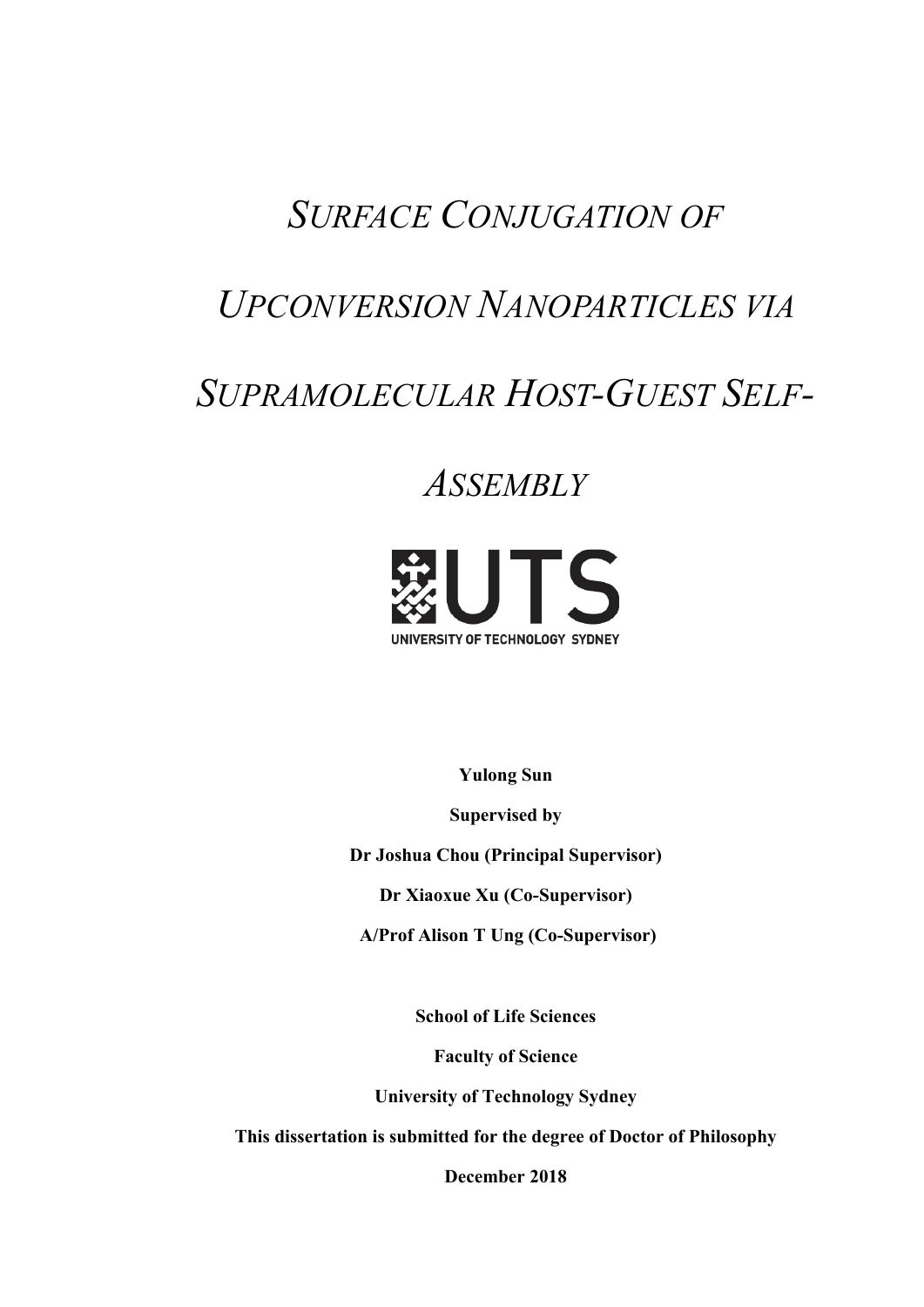In loving memory of my grandfather, Mr. Jingzhi Fu (1937-2017)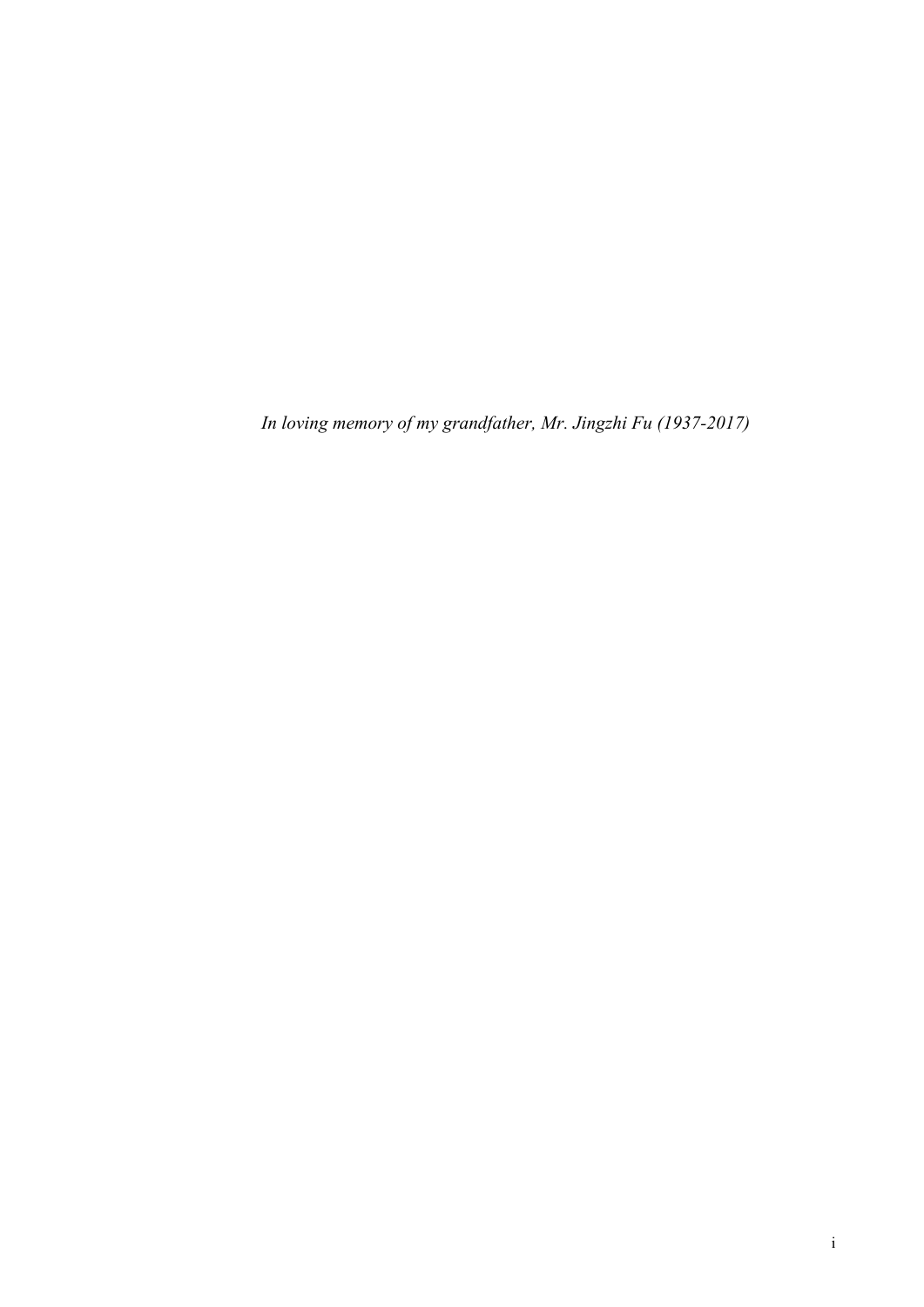To my grandmother, my mother, my father, and all of friends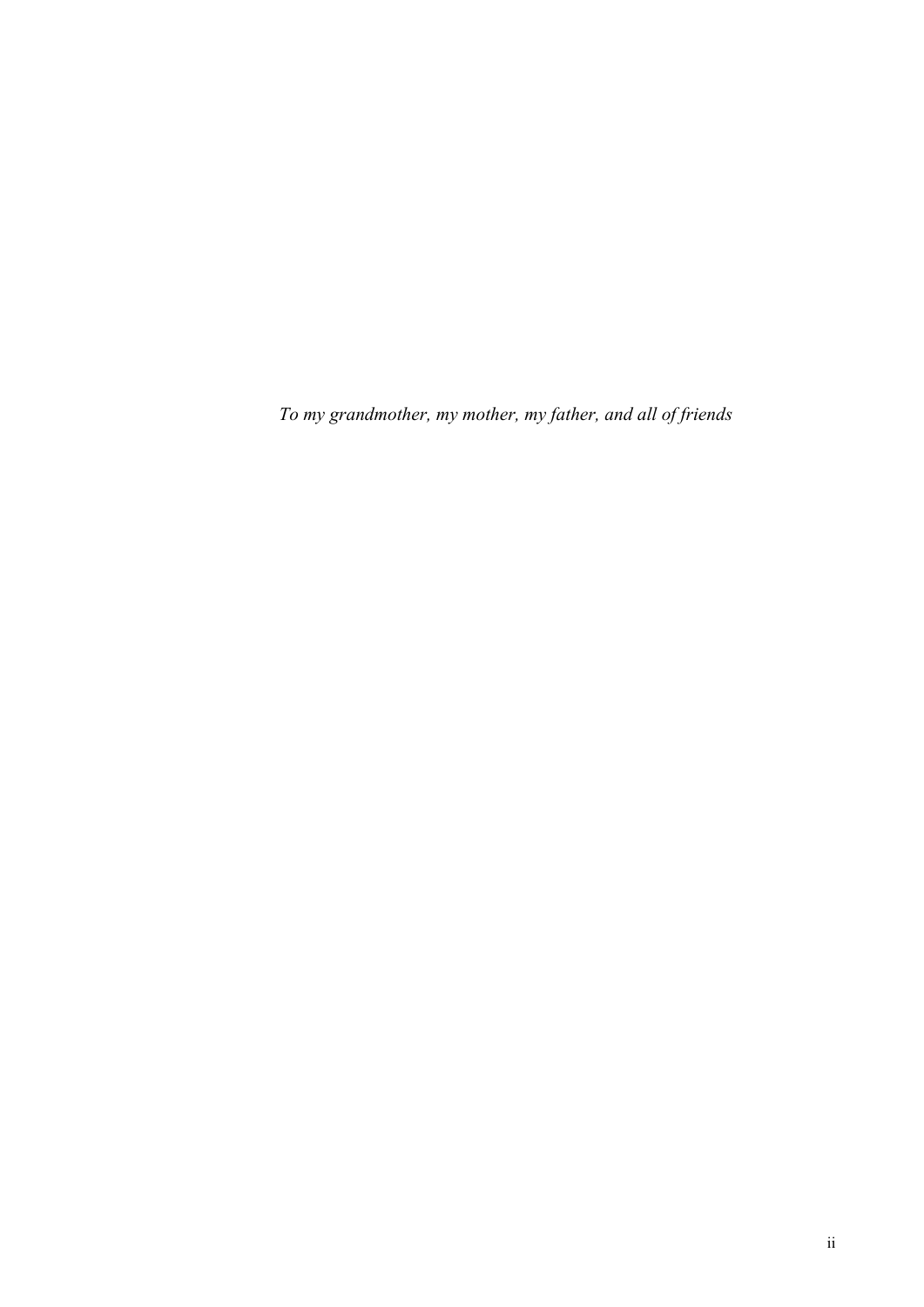### CERTIFICATE OF ORIGINAL AUTHORSHIP

I, Yulong Sun declare that this thesis, is submitted in fulfilment of the requirements for the award of Doctor of Philosophy, in the School of Life Sciences, Faculty of Science at the University of Technology Sydney.

This thesis is wholly my own work unless otherwise reference or acknowledged. In addition, I certify that all information sources and literature used are indicated in the thesis.

Yulong Sun

**Signature**: The Signature removed prior to publication. Production Note:

**Date**: 30 August 2018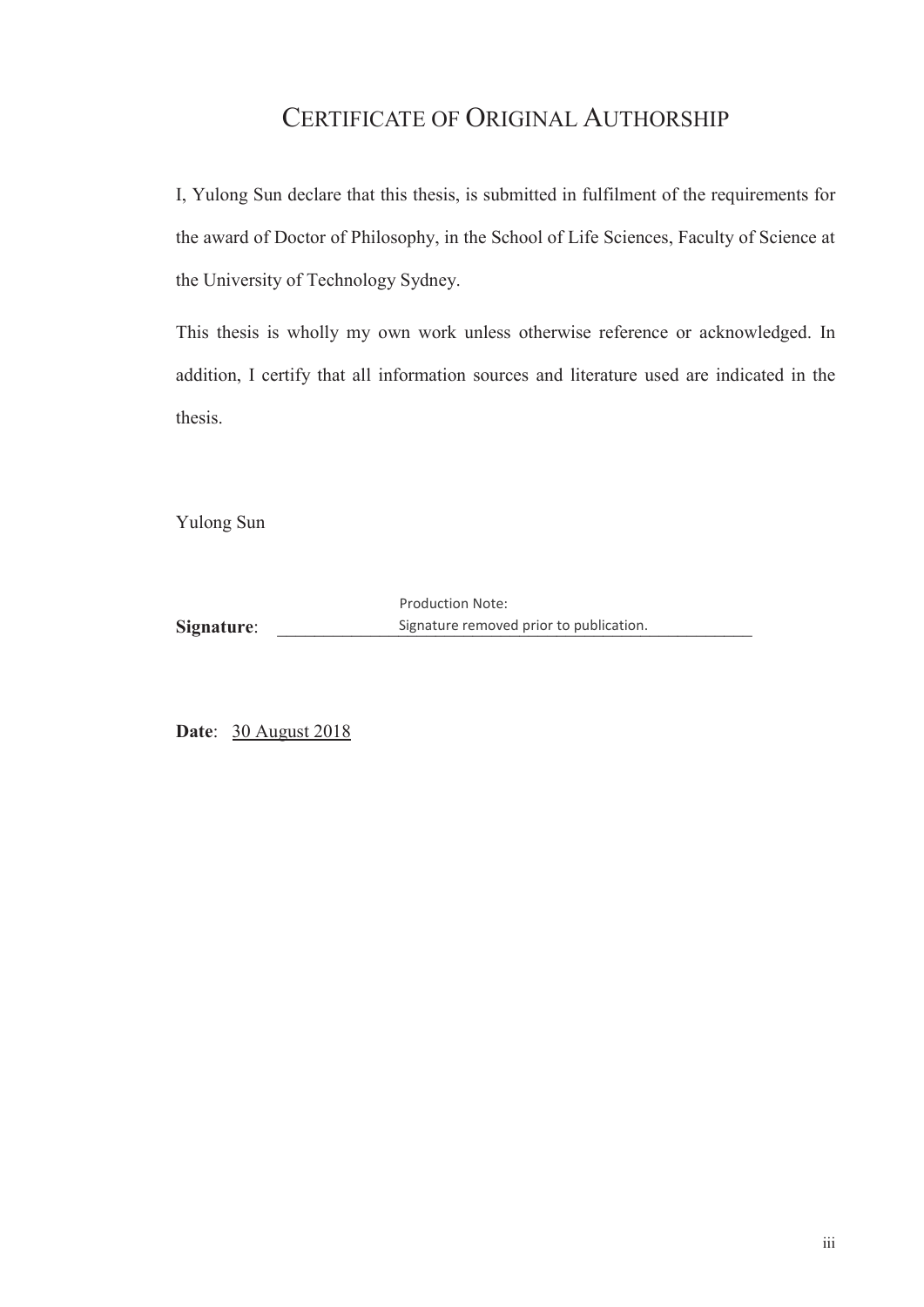### **ABSTRACT**

### **Surface Conjugation of Upconversion Nanoparticles via Supramolecular Host-Guest Self-Assembly**

#### Yulong Sun

Surface functionalization and conjugation hold the key to driving many purposesynthesized nanoparticles into real-world applications. Lanthanide  $(Ln)$  ions doped upconversion nanoparticle (UCNP) is a good example: while it delivers a great promise as molecular probes, sensors, drug carriers and light transducers for a library of application in the area of biological and physical science. However, the hydrophobic surface of UCNPs, sometimes, is one of the main challenges for further applications, especially in natural science. It remains a bottleneck for the community to explore practical strategies to functionalize the UCNPs surfaces for hydrophilicity conversion and further bioconjugation to meet many cellular and molecular specific needs.

Supramolecular self-assembly is one of the leading topics in supramolecular chemistry. It is a process in which disordered molecular building blocks are specifically re-ordered and also a phenomenon where the components of a system assemble themselves spontaneously *via* interaction to form a larger functional unit. In the view of thermodynamics, self-assembly is an equilibrium process where the assembled components are in equilibrium with the individual components. In other words, it is driven by the minimization of Gibbs free energy. Compared with molecular chemistry, selfassembly, as the most critical component of the assembled method, was formed by intermolecular forces.

This thesis shows a new surface conjugation approach for UCNP modification *via* supramolecular host-guest interactions leading as-made oleic acid (OA) stabilized UCNPs (OA-UCNPs) from hydrophobic into hydrophilic. At the same time, the modified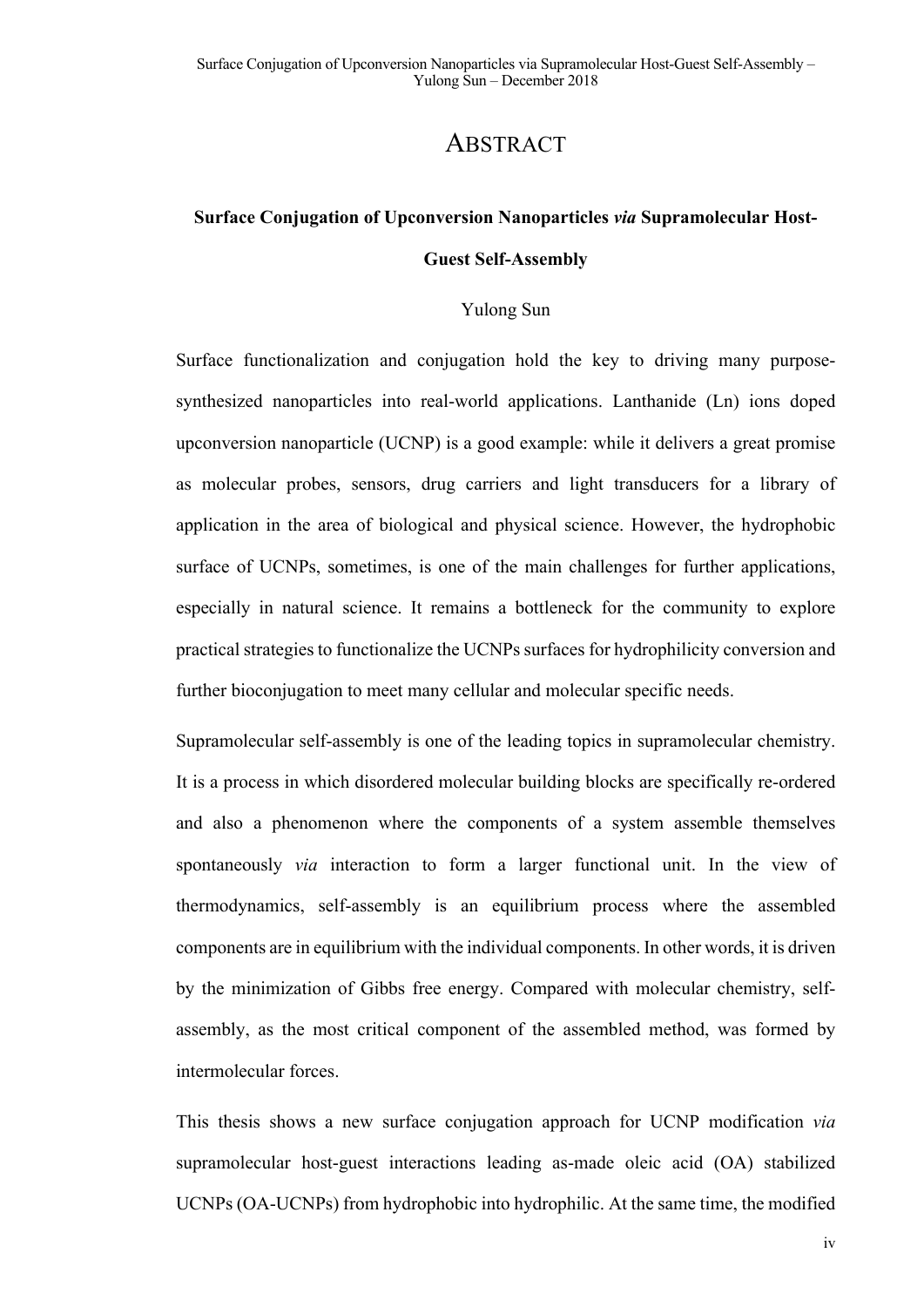host molecules on the surface of UCNPs can provide a considerable number of cavities, which can form the host-guest interaction with a series of molecules, such as anti-cancer drugs, biomolecules, and inorganic materials. The advantage of the modification approach is no further reaction formed for conjugation, which hugely increases the binding amounts and also shows the excellent binding behaviour by using the different binding systems.

This thesis is aiming to conduct studies of:

 $(i)$  the investigation of the surface of OA-UCNPs  $(in Chapter 3)$ 

To convert UCNPs with high efficiency and yield, the original cover needs to be investigated. We predict and proof the binding strength and binding mode between an OA and two  $\beta$ -NaYF<sub>4</sub> crystal surfaces of UCNPs.

- (ii) the binding behaviours of different organically functional groups (**Chapter 4**) Compared with the original of OA from the surface of UCNPs, we also choose several organic molecules which hold different functional groups. We discuss the effect of different functional groups and, most importantly, the binding mode and binding behaviour on the surface of UCNPs.
- (iii) the investigation of binding behaviours of macrocycles on the surface of UCNPs and their applications in binding with organic molecules, biomolecules, and inorganic materials (Chapter  $4 \sim$  Chapter 6).

We raise and design a new approach to convert the surface of UCNPs with different kinds of macrocycles. Then, we provide three applications in the areas of drug delivery, cell targeting, and energy transfer.

The thesis is organized as follows:

There are four main parts of the thesis, which includes:

Part I Background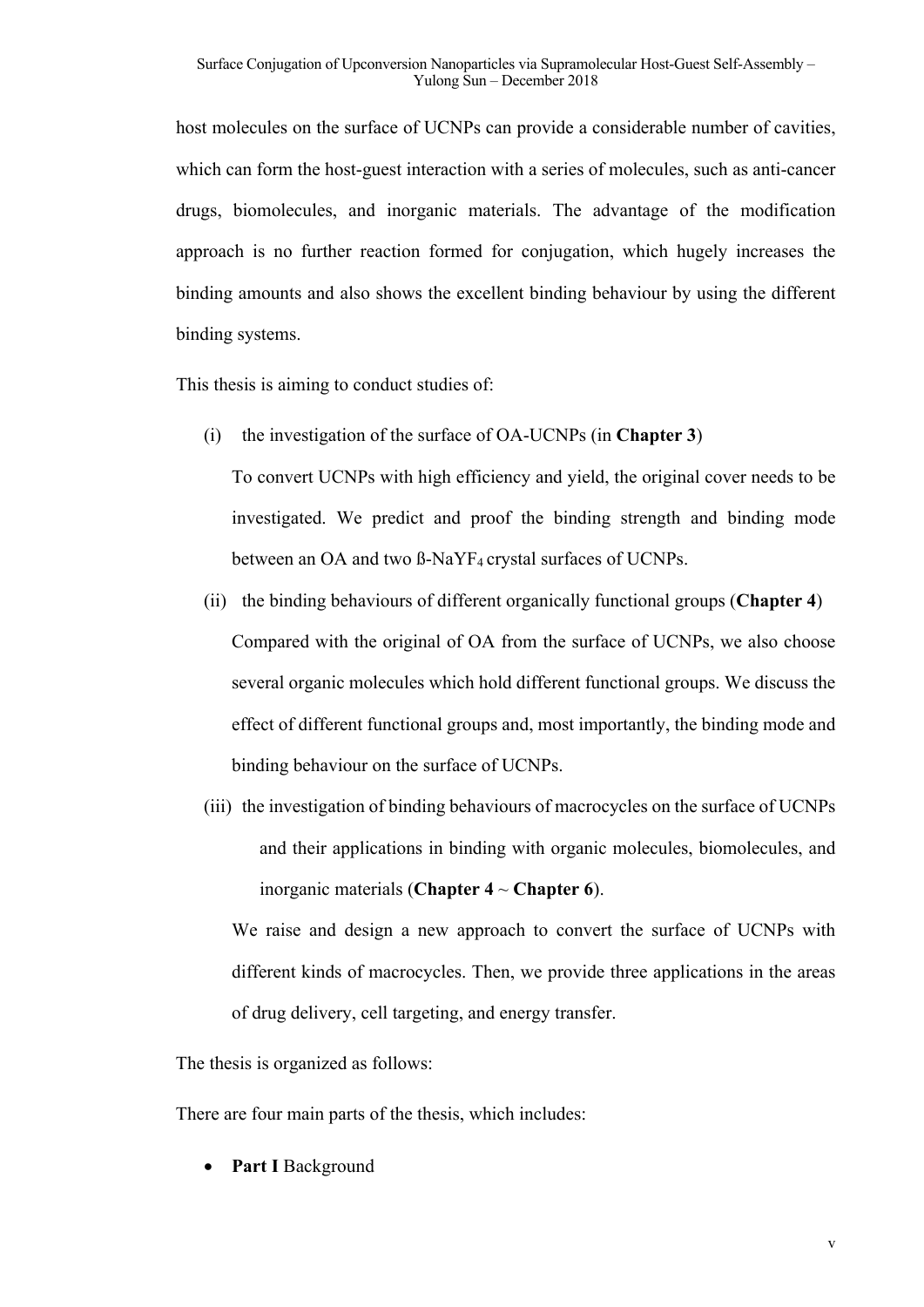In this part, I introduce some basic information about supramolecular chemistry and UCNPs. The section of supramolecular chemistry consists of the concepts of supramolecular chemistry, supramolecular interactions, the selectivity of supramolecular chemistry, host-guest chemistry, self-assembly, and the current development of supramolecular chemistry. In the section of UCNPs, I start from the mechanism of upconversion to show the advantage of the upconversion materials, then display the synthetic methods of UCNPs for the further discussion on the surface modifications.

• **Part II** Literature Review: the surface modification and conjugation of UCNPs.

In this part, the surface modified approaches are sorted by the different supramolecular interactions. Except for the surface modification criteria, this review also gives a summary of surface conjugation of UCNP *via* supramolecular interactions with organic molecules and inorganic nanoparticles.

Part III The original surface of OA-UCNPs

This part shows the synthesis and characterization of OA-UCNPs, and also the binding behaviour of OA on two kind crystal surfaces of UCNPs. This part also provides significant evidence to increase the efficiency of ligand exchange and surface binding.

**Part IV** The applications of macrocycles modified UCNPs

This part includes three kinds of applications: molecular conjugation, biomolecular conjugation, and inorganic nanoparticle conjugation. All of these designs are based on the supramolecular host-guest interactions. In these chapters, we use two kinds of macrocycle to modify the surface of UCNPs for conjugating different types of organic molecules or inorganic materials, which showed in the following figure.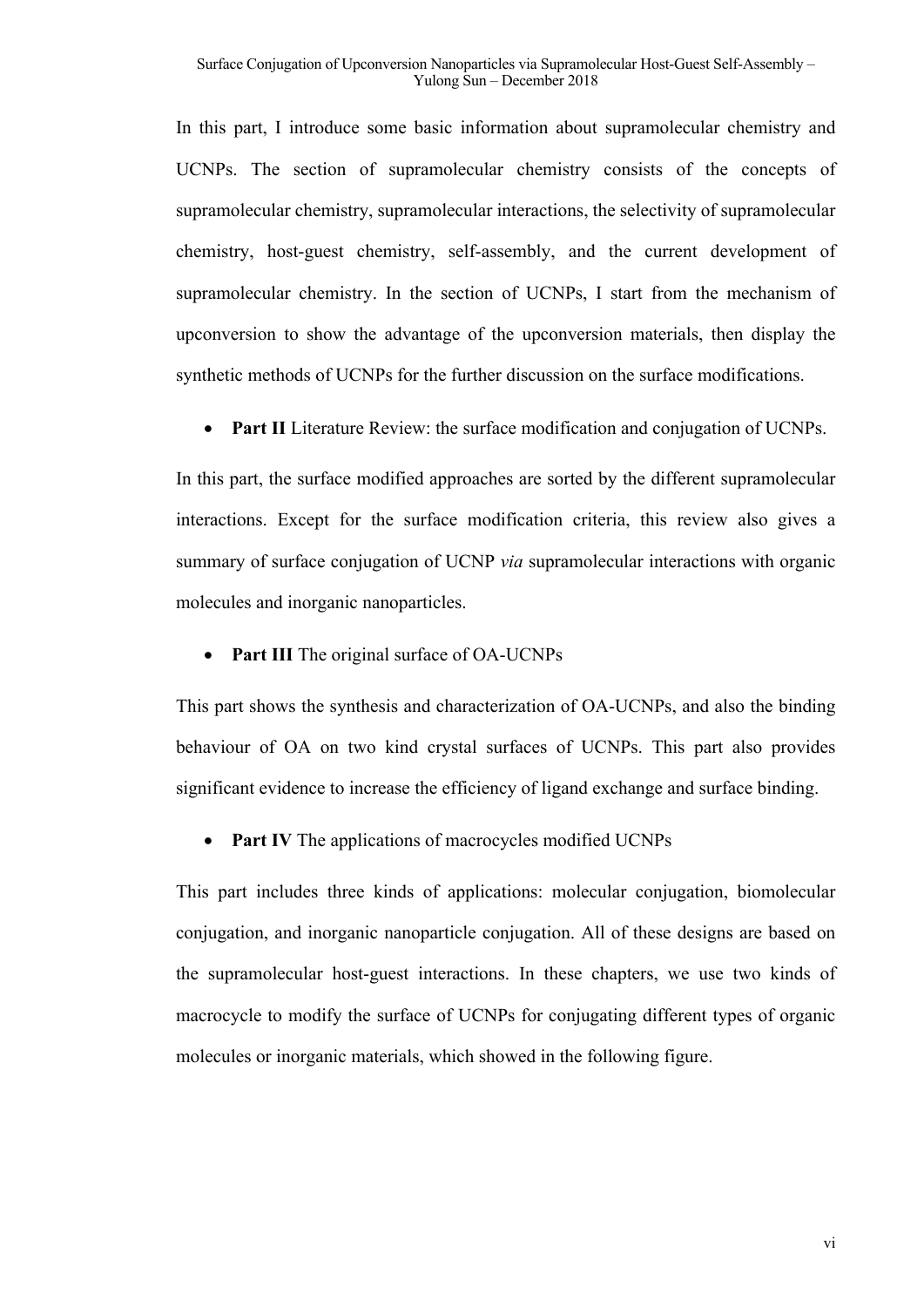Surface Conjugation of Upconversion Nanoparticles via Supramolecular Host-Guest Self-Assembly -Yulong  $Sun$  – December 2018



In Chapter 4, we conjugate anti-cancer drug, Doxorubicin Hydrochlorate (DOX), on the surface of UCNPs to test the bioavailability of DOX-loaded cyclodextrin-stabilized UCNPs (CD-UCNP). Chapter 5 shows the binding properties of cucurbit<sup>[7]</sup>urilstabilized UCNPs (CB-UCNP) with biomolecules, Immunoglobulin G, for cell targeting. The physical effect of UCNPs with AuNPs is investigated by the same binding approach, which explained in **Chapter 6**.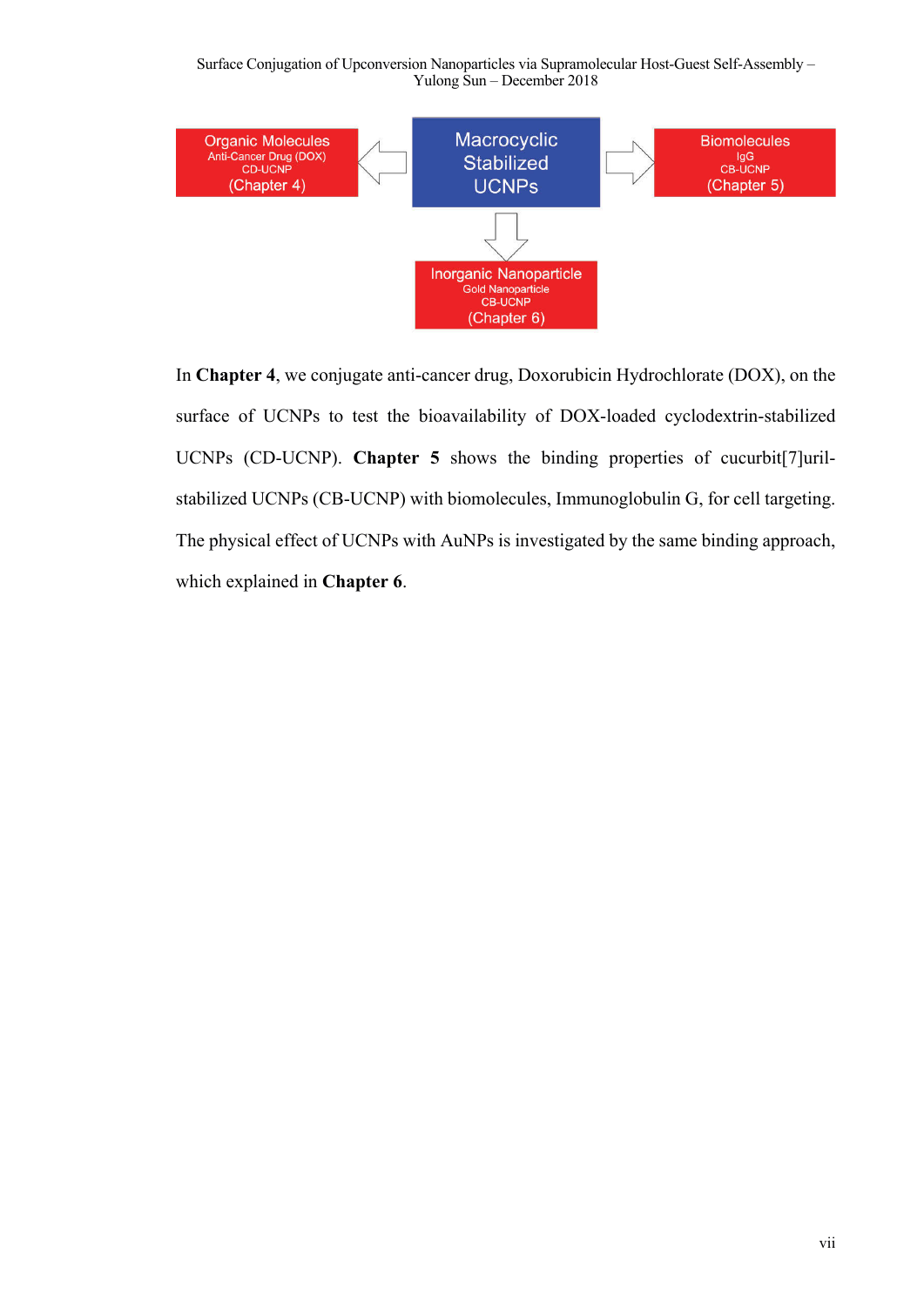#### **ACKNOWLEDGEMENTS**

First of all, I would like to thank my great family: My grandfather, Mr Jingzhi Fu (1937-2017), for always setting an example for me and telling me how to be a good person. I still keep the letters he wrote to me over the years. These letters are not only encouragement but also a kind of care for me; My grandmother, Mrs Huang, for giving me all her love and parenting. She is the most important person in my life: My mother for her understanding and support. In those days, when I had to face difficult choices, she was the only one who had always supported and encouraged me; and My father for his silently guarding. Thank you so much for their support and encouragement over the past 30 years. They give me all their love but never ask for anything.

In my hometown, I spent 18 years finishing all my educations from elementary school to high school. Thanks all my teachers, who include Mrs Liu, Mr Li, Mrs Zhang, for not only teaching me knowledge but also telling us how to get along with others.

In Harbin, my second hometown, I spent four years getting my bachelor's degrees in engineering and management. I really appreciate all the faculty and staff from Department of Pharmaceutical Engineering for giving the knowledge and taking me into the world of science. Especially, I would like to offer my special thanks to Prof Hongrui Ji and Prof Miao Sun for giving me the great support on my Ph.D. application; Mrs Xizhi Zhao for taking me to the world of organic synthesis. Also, I would like to thank all of my friends in my University, Fujing Liu, Yong Zhao, Shikan Yang for the great support in that four years.

At Jilin University, I would like to thank Prof Yingwei Yang and Prof Sean Zhang for their professional guidance and valuable suggestion in science. I would also like to extend my thanks to these people for the collaboration and contribution to my research: Prof Minjie Li, Dr Bingjie Yang, Guojie Liu, Dr Yue Zhou, Dr Qinglan Li, Dr Yanqiu Wang,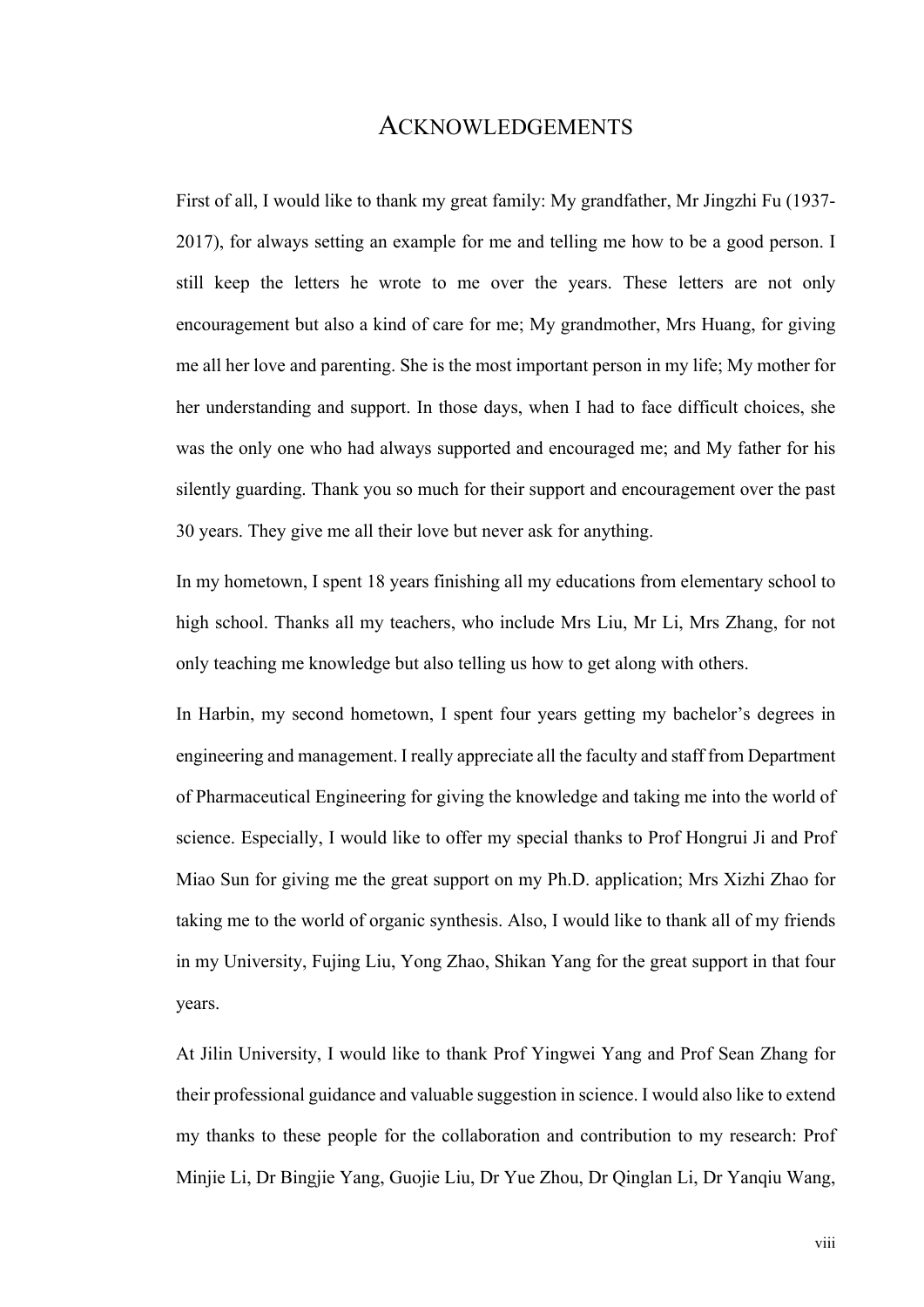Daxiong Chen, and Yuanchao Lv. Also, I would like to thank Dr Guan Wang, Dr Chu Wang, and Dr Gong Xin from College of Life Sciences for the great collaboration of my project. Special thanks to Ms Yanfang Sun for the unforgettable and enjoyable cooperation on the polymer project. I would also like to extend my thanks to the technicians of the laboratory for their help in offering me the resources in running the program.

At Northwestern University, I would like to give my highest respect to Sir Fraser Stoddart for giving me a chance for joining his group and also for the patient guidance and enthusiastic encouragement. Besides, I would like to thank Dr Dennis Cao for giving me a great help when I arrived Evanston, and Dr Alyssa Avestro for helping me polish my writing and teaching me how to prepare my presentation slides. Then I want to thank my office mate, Dr Yuping Wang for introducing many friends to me, by the way, he is also my lunch mate at that time. Dr Yilei Wu for taking me to the city of Chicago and introducing me to many Italian cultures.

At Tsinghua University, I would like to express my great appreciation to my research mentor, Prof Hongyu Zhang. That was the darkest time when I joined his group. He gave me a lot of support and made me regain my confidence. That was also a good experience that I learned a lot of knowledge of tribology from him, which gave me a new direction for future research. Besides, I would like to thank the whole group, Yanfang Sun, Tao Sun, Yi Wang, Yixin Wang, Xiaolong Tan, Yiwei Zheng, Ke Ren, Peng Zhao, Sizhe Liu, Dr Mingrui He, Dr Xiuling Ji, Kuan Zhang, Yaoyu Jiao, Ying Han, and Li Wan.

In 2015, I moved to Sydney and started my new journey in UTS. First of all, I would like to express my great appreciation to my supervisors, Dr Joshua Chou, Dr Helen Xu, and Prof Alison Ung. Thank Josh for the opportunities that he has created for me, as well as his patience and guidance in my darkest time. Thank Helen for bringing me to the world of crystal chemistry, allowing me to comprehend material science from a more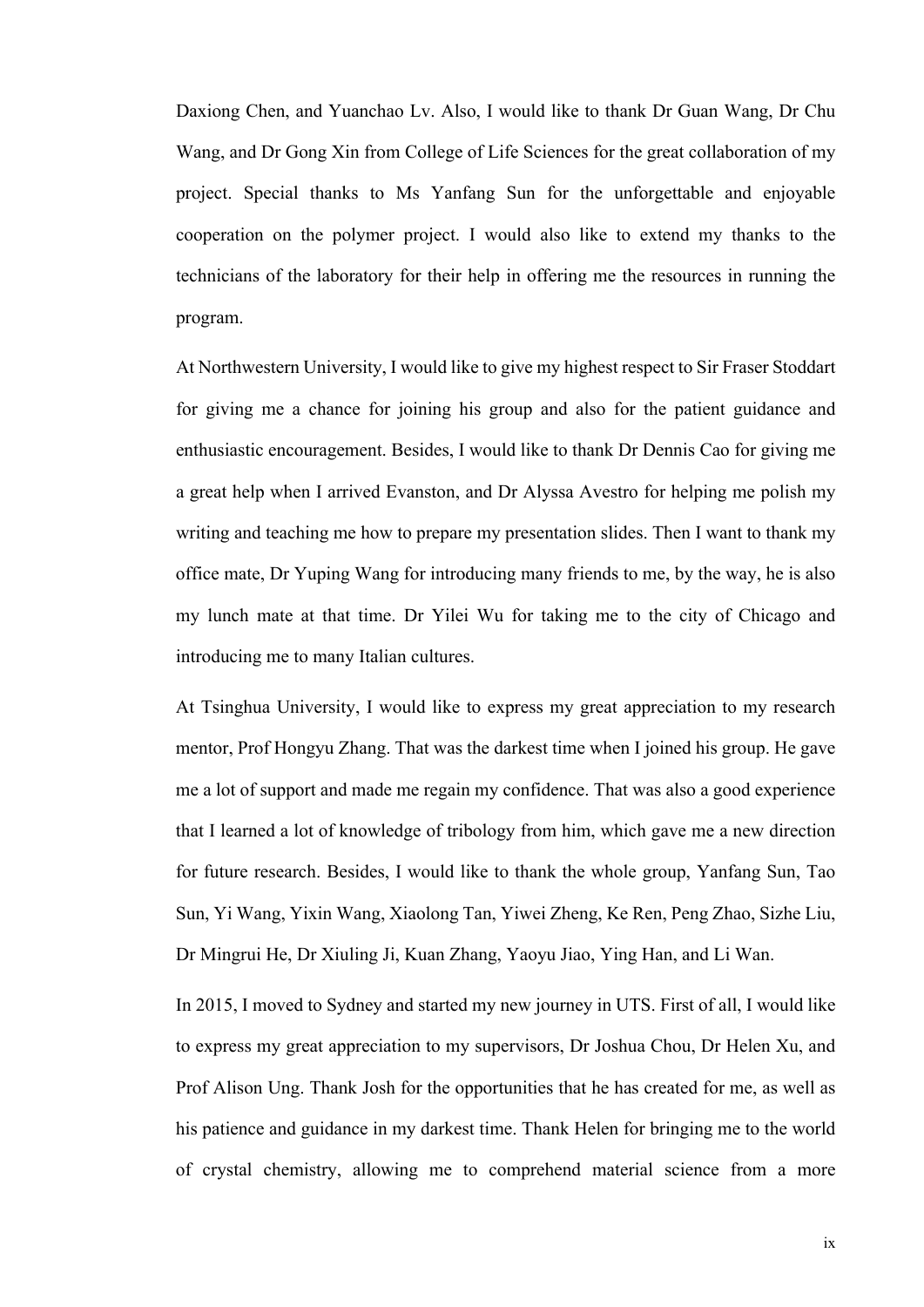microscopic perspective. And also thank Alison for the great help on organic chemistry. More importantly, every time I chat with Alsion, I have a feeling at home. I am very fortunate to have these three as my supervisors. In these few years, they are more than just my supervisors, more like my best friend.

Much of the work described in this thesis cannot be completed so smoothly without the help of the kind people around me in the lab: Dr Wenjing Zhang for the great support on nanoparticles; Dr Joshua Chou for helping and teaching me on cell study; Baoming Wang for the cell imaging test and warm discussion; Dr Helen Xu for the material analysis and characterization; Yingzhu Zhou for the optical test; and Dr Olga Shimoni for the analysis of protein conjugation. Besides, I would like to thank my lab mates, Jiayan Liao, Bo Shao, Alex Gee, Matthew Cappadona, Christian Clarke, and Iurii Bodachivskyi for the support and encouragement. I also would like to thank all the members from Advanced Tissue Regeneration & Drug Delivery Group and Institute for Biomedical Materials and Devices for their great suggestion and discussion: Prof Dayong Jin, Dr Fan Wang, Dr Jinghua Fang, Dr Lu Liu, Zhiguang Zhou, Ming Guan, Chao Mi, Hao He, Dr Ying Wang, Anantdeep Kaur, Huan Wu, Yuan Liu, Dr Peter Su, Dr Laixu Gao, Guochen Bao, and Dr Joris Goudsmits. I am particularly grateful for the lab and technical assistance given by Dr Linda Xiao, Dr Ronald Shimmon, and Katie McBean.

In addition, I would like to thank my friends when I live in Sydney: Sheran Li, a knowledgeable person, for her warm sharing, great help and useful suggestions; Steven Vasilescu, my first Australian friend, for teaching me many useful English words which we could not learn from textbook; Jen Ming and Shilun Feng, the cute couple, for their positive life style; Jim Li, the non-economically suitable warm man, for his kindness, sharpness, and helpfulness; Wenjing Zhang, the sunflower, for bringing us the joy and special brain circuit; Yingzhu Zhou and Baoming Wang in "3A on the way" group for their help, encouragement and support in those days; Yibin Wei and Xiaoteng Jia in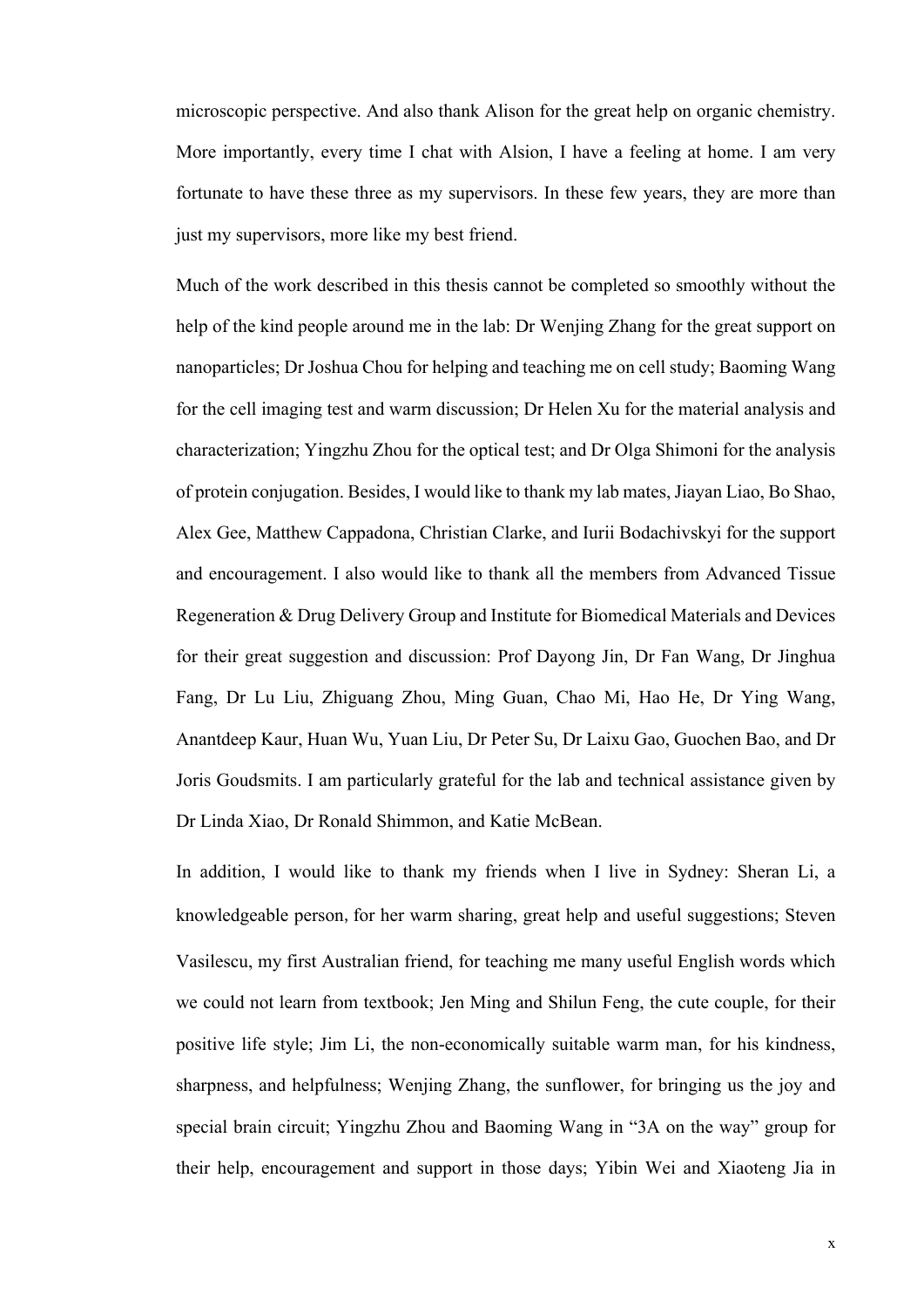"Sausage BBQ" group for our unlimited chat and alcohol; Mehran Kianinia, Yan Wang and Xin Xu, the Gold Coast group, for the unforgettable seaside Spring Festival; Penny Fang, the live map of Sydney, for her delicious chicken legs and food recommendations that won't let you down; Yameng Zheng, an emotional person, for taking in her luxuriously configured office; and Zhengnan Shan, a person who never gets drunk, for his courtesy and humility.

Finally, I would like to thank all the people who appeared or will appear in my life. Thank you so much for telling me how the world is and how to enjoy the life.

Yulong Sun

City Campus, UTS

28 August 2018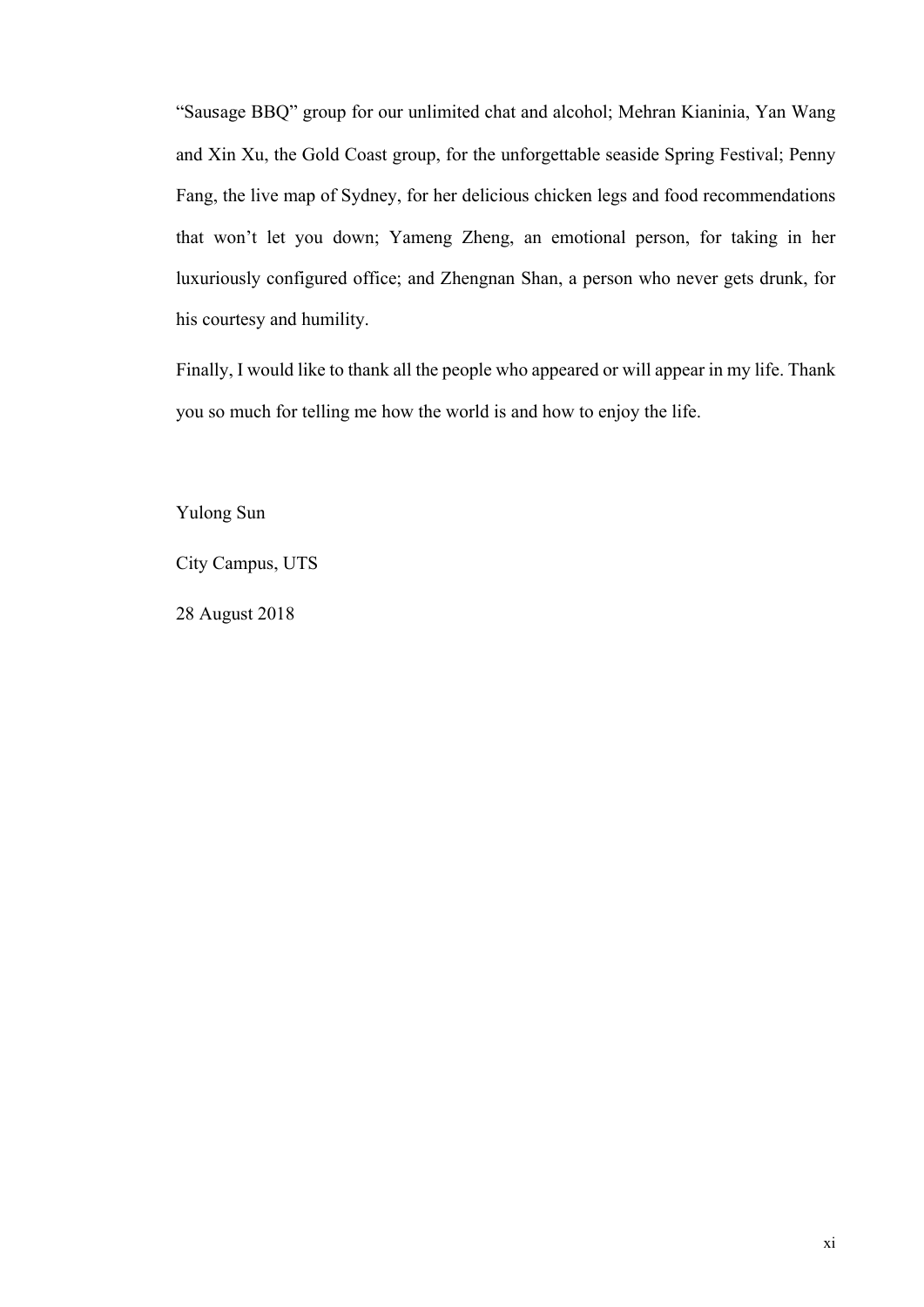### **CONTENTS**

|  |                       |              | WHEN SUPRAMOLECULAR CHEMISTRY MEETS UPCONVERSION   |  |                       |
|--|-----------------------|--------------|----------------------------------------------------|--|-----------------------|
|  | <b>NANOPARTICLES:</b> | <b>MAJOR</b> | <b>CONCEPTS OF</b>                                 |  | <b>SUPRAMOLECULAR</b> |
|  |                       |              | <b>CHEMISTRY AND UPCONVERSION NANOPARTICLES  1</b> |  |                       |
|  |                       |              |                                                    |  |                       |
|  |                       |              |                                                    |  |                       |
|  |                       |              |                                                    |  |                       |
|  |                       |              |                                                    |  |                       |
|  |                       |              |                                                    |  |                       |
|  |                       |              |                                                    |  |                       |
|  |                       |              |                                                    |  |                       |
|  |                       |              |                                                    |  |                       |
|  |                       |              |                                                    |  |                       |
|  |                       |              |                                                    |  |                       |
|  |                       |              |                                                    |  |                       |
|  |                       |              |                                                    |  |                       |
|  |                       |              |                                                    |  |                       |
|  |                       |              |                                                    |  |                       |
|  |                       |              |                                                    |  |                       |
|  |                       |              |                                                    |  |                       |
|  |                       |              |                                                    |  |                       |
|  |                       |              |                                                    |  |                       |
|  |                       |              |                                                    |  |                       |
|  |                       |              |                                                    |  |                       |
|  |                       |              |                                                    |  |                       |
|  |                       |              |                                                    |  |                       |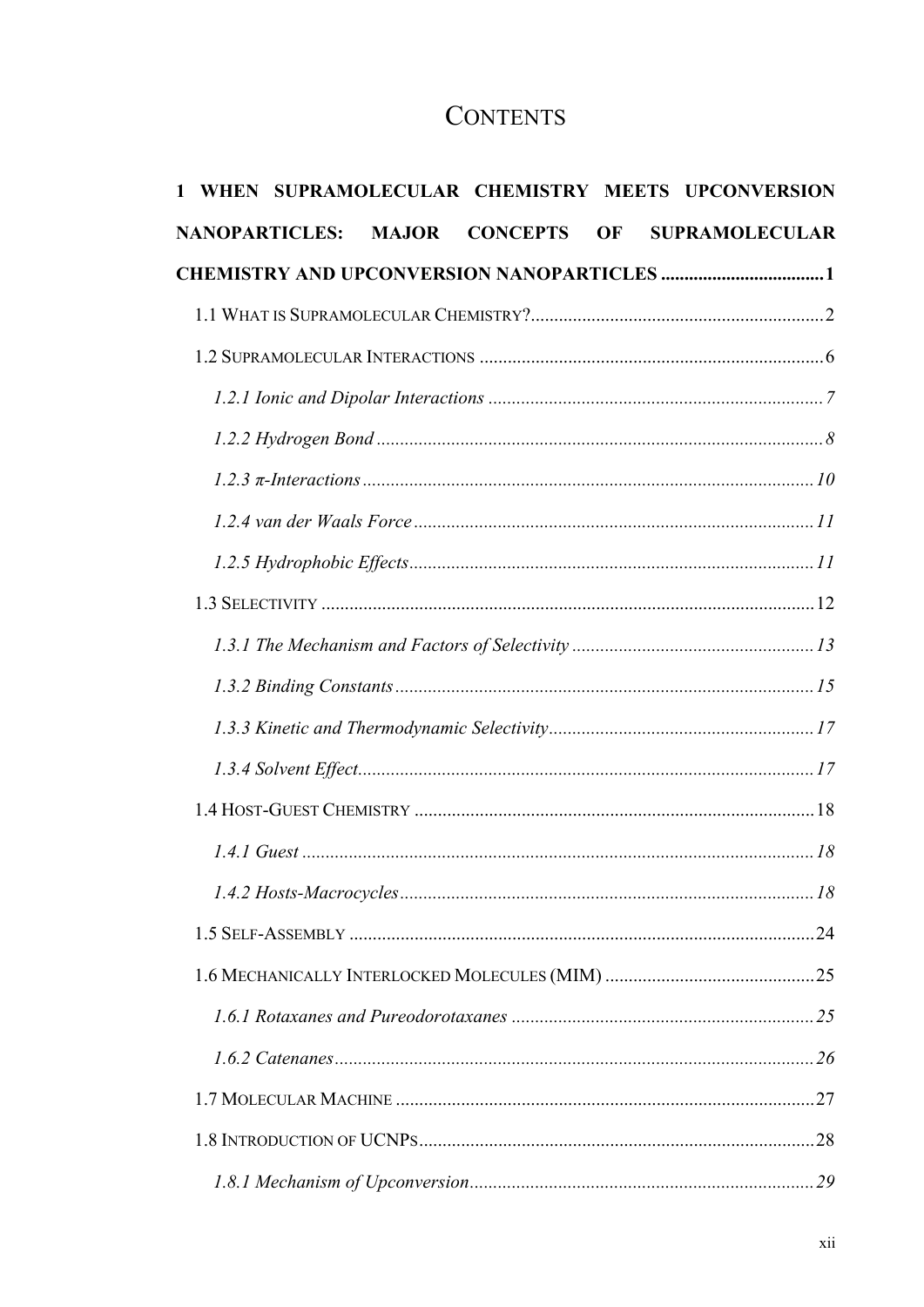| 2 LITERATURE REVIEW: SUPRAMOLECULAR INTERACTIONS INDUCED                    |  |
|-----------------------------------------------------------------------------|--|
| SURFACE MODIFICATION AND CONJUGATION OF UPCONVERSION                        |  |
|                                                                             |  |
|                                                                             |  |
| 2.2 HYDROPHILIC MODIFICATION APPROACHES ON THE SURFACE OF UCNPS  37         |  |
|                                                                             |  |
|                                                                             |  |
|                                                                             |  |
|                                                                             |  |
|                                                                             |  |
| 2.3 SUPRAMOLECULAR INDUCED ORGANIC-INORGANIC SELF-ASSEMBLY OF UCNPS. 47     |  |
|                                                                             |  |
|                                                                             |  |
|                                                                             |  |
| 2.4 SUPRAMOLECULAR INDUCED INORGANIC-INORGANIC SELF-ASSEMBLY OF UCNPS       |  |
|                                                                             |  |
| 2.4.1 Inorganic-Inorganic Self-Assembly Based on Ion-Dipole Interaction  50 |  |
| 2.4.2 Inorganic-Inorganic Self-Assembly Based on Hydrophobic Effect 51      |  |
| 2.4.3 Inorganic-Inorganic Self-Assembly Based on Hydrogen Bond52            |  |
| 2.4.4 Inorganic-Inorganic Self-Assembly Based on Inorganic Assistance 53    |  |
| 2.4.5 Inorganic-Inorganic Self-Assembly Based on Template Control53         |  |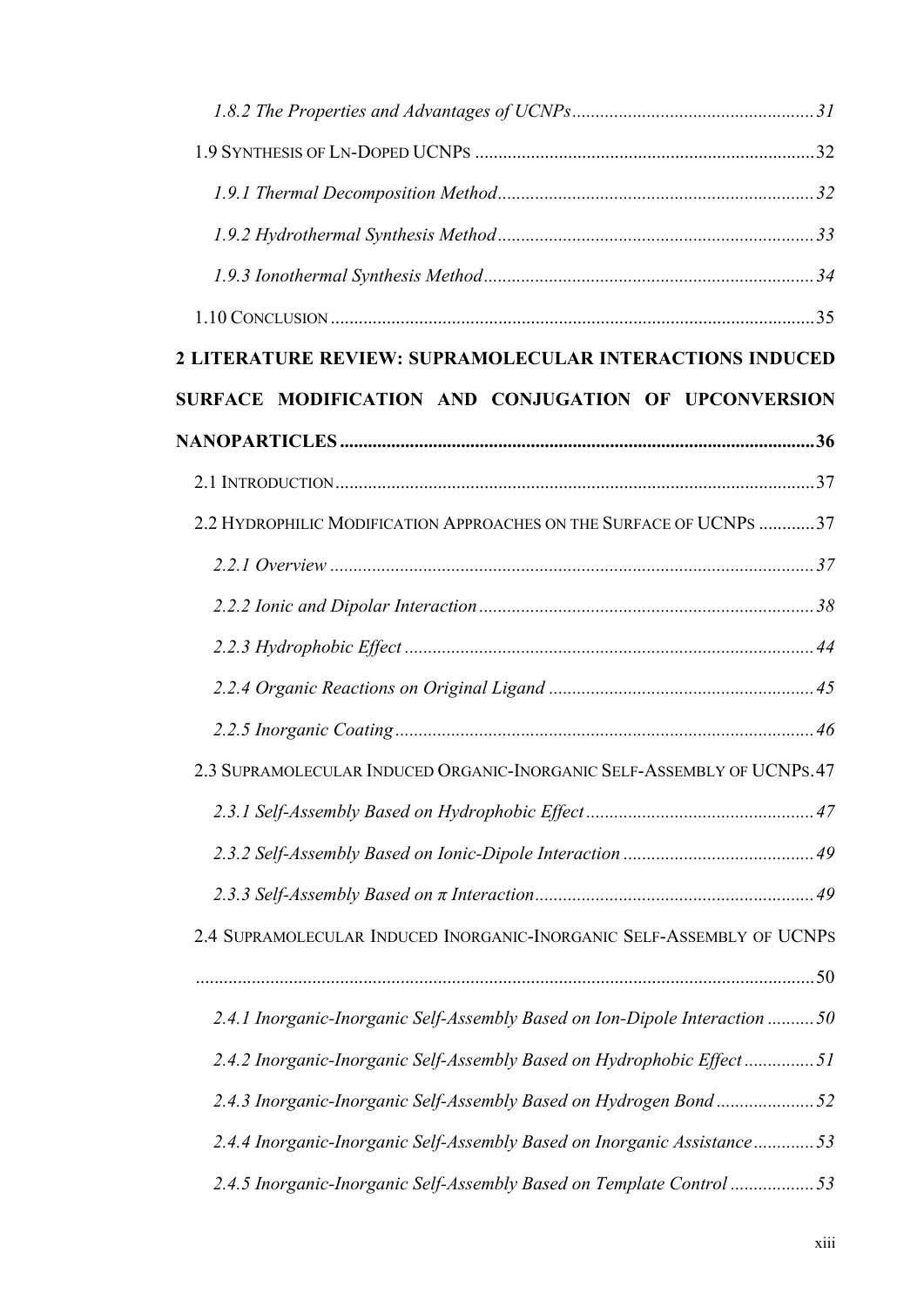| 3 | <b>THE</b> | SURFACE INVESTIGATION OF OLEIC ACID STABILIZED                |                                                        |  |                        |
|---|------------|---------------------------------------------------------------|--------------------------------------------------------|--|------------------------|
|   |            |                                                               |                                                        |  |                        |
|   |            |                                                               |                                                        |  |                        |
|   |            |                                                               |                                                        |  |                        |
|   |            |                                                               |                                                        |  |                        |
|   |            |                                                               |                                                        |  |                        |
|   |            |                                                               |                                                        |  |                        |
|   |            |                                                               |                                                        |  |                        |
|   |            |                                                               |                                                        |  |                        |
|   |            |                                                               |                                                        |  |                        |
|   |            |                                                               |                                                        |  |                        |
|   |            |                                                               |                                                        |  |                        |
| 4 |            | SELF-ASSEMBLY INDUCED MOLECULAR CONJUGATION                   |                                                        |  | $\overline{\text{OF}}$ |
|   |            |                                                               |                                                        |  |                        |
|   |            |                                                               | CYCLODEXTRIN-STABILIZED UPCONVERSION NANOPARTICLES FOR |  |                        |
|   |            | <b>INCREASING THE BIOCOMPATIBILITY OF ANTI-CANCER DRUG 72</b> |                                                        |  |                        |
|   |            |                                                               |                                                        |  |                        |
|   |            |                                                               |                                                        |  |                        |
|   |            |                                                               |                                                        |  |                        |
|   |            |                                                               |                                                        |  |                        |
|   |            |                                                               |                                                        |  |                        |
|   |            |                                                               |                                                        |  |                        |
|   |            |                                                               |                                                        |  |                        |
|   |            |                                                               |                                                        |  |                        |
|   |            |                                                               |                                                        |  |                        |
|   |            |                                                               |                                                        |  |                        |
|   |            |                                                               |                                                        |  |                        |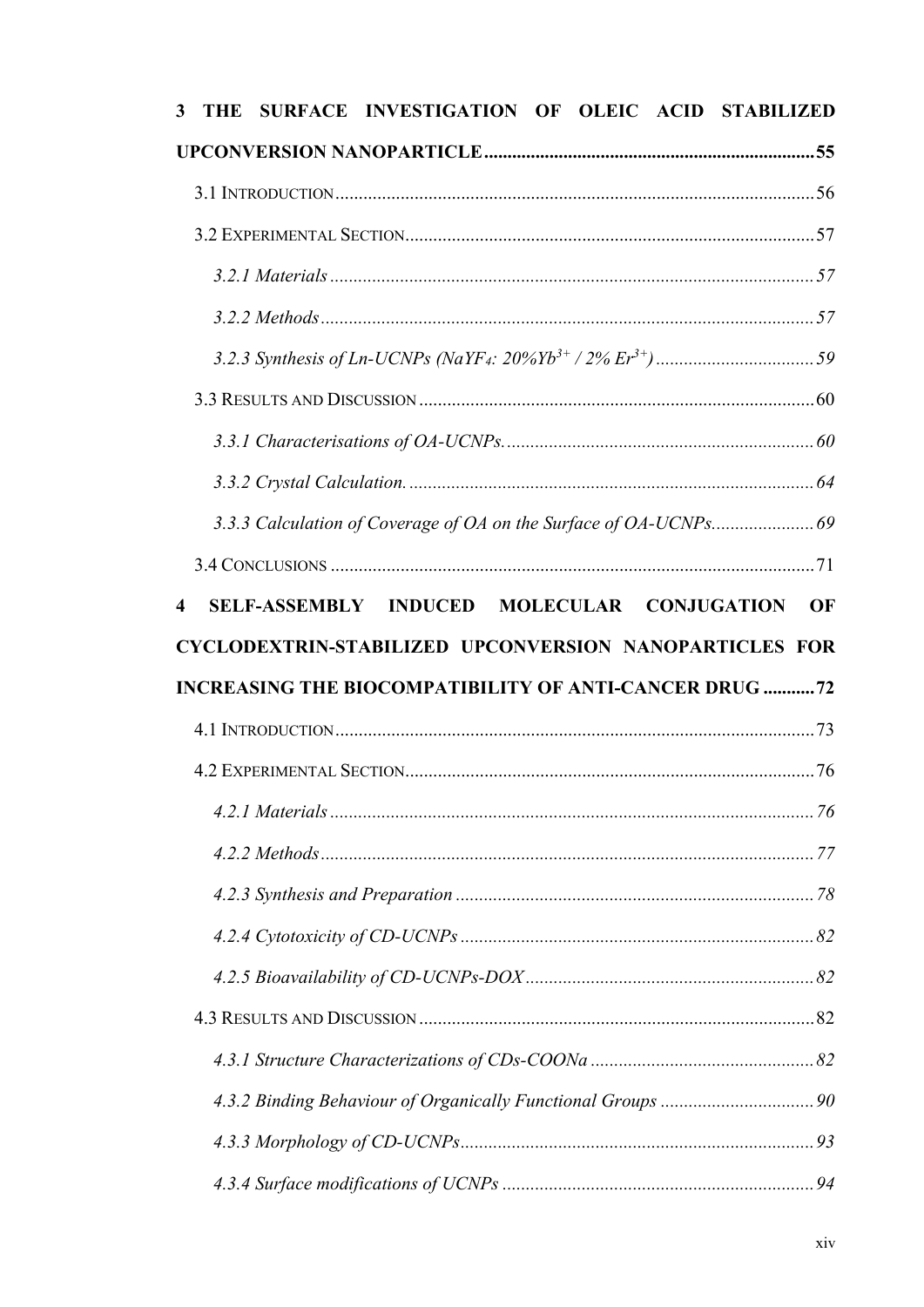| SELF-ASSEMBLY INDUCED PROTEIN CONJUGATION<br>5               | OF |
|--------------------------------------------------------------|----|
| <b>UPCONVERSION NANOPARTICLES FOR CELL TARGET IMAGING120</b> |    |
|                                                              |    |
|                                                              |    |
|                                                              |    |
|                                                              |    |
|                                                              |    |
|                                                              |    |
|                                                              |    |
|                                                              |    |
|                                                              |    |
|                                                              |    |
|                                                              |    |
| 6 SELF-ASSEMBLY INDUCED FÖRSTER RESONANCE ENERGY TRANSFER    |    |
| SYSTEM BASED ON UPCONVERSION NANOPARTICLES WITH GOLD         |    |
|                                                              |    |
|                                                              |    |
|                                                              |    |
|                                                              |    |
|                                                              |    |
|                                                              |    |
|                                                              |    |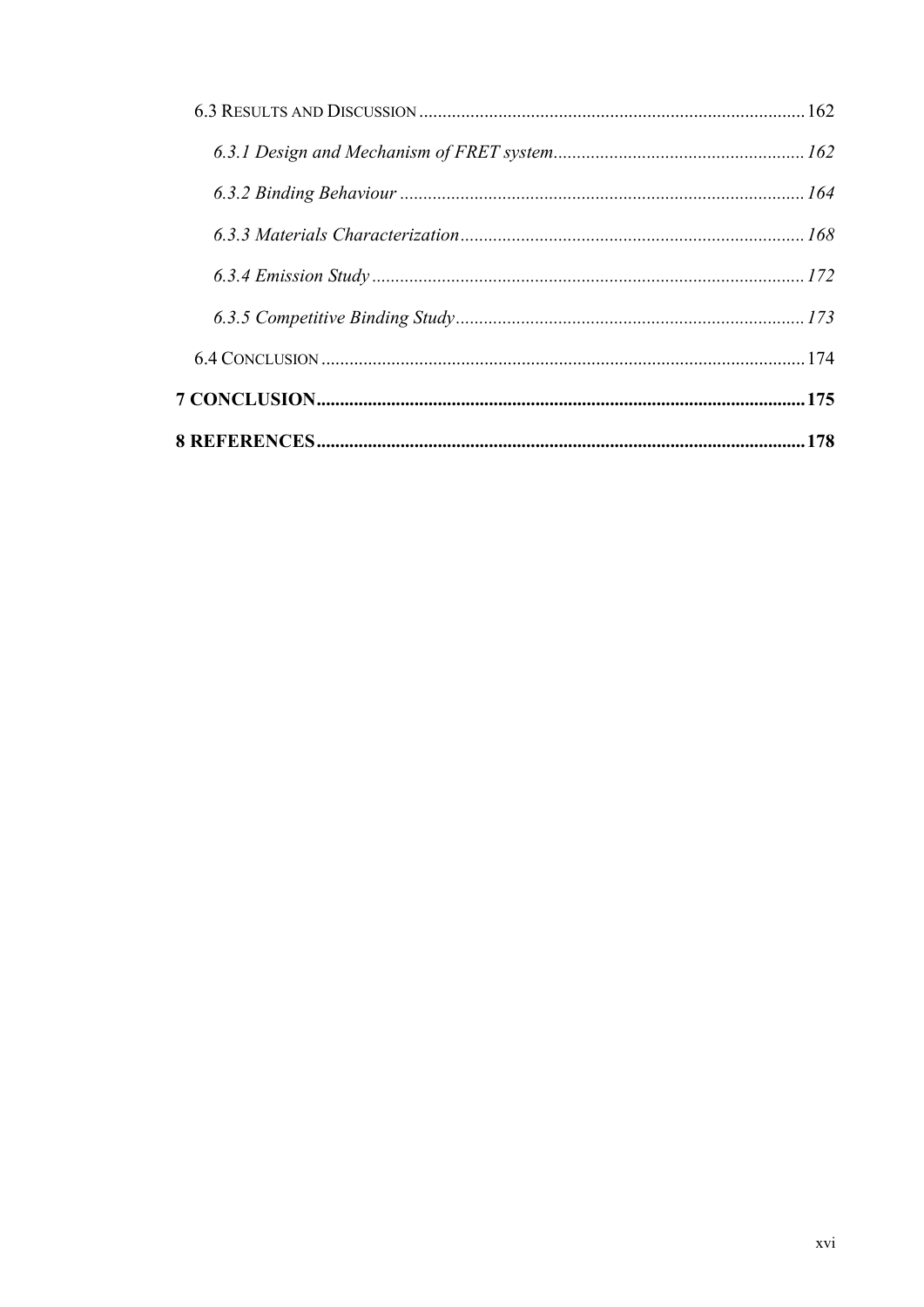## **LIST OF TABLES**

| TABLE 2-1. EXAMPLES OF LIGAND-EXCHANGE BASED ON ION-DIPOLE INTERACTIONS ON          |
|-------------------------------------------------------------------------------------|
|                                                                                     |
|                                                                                     |
| TABLE 2-3. EXAMPLES OF INORGANIC MODIFICATION ON THE UCNPS 46                       |
| TABLE 3-1. ALL PREDICTED BINDING MODES OF OA ON THE SURFACE OF B-NAYF4 67           |
| TABLE 3-2. SUMMARY OF BINDING MODES OF OA ON THE SURFACE OF THE B-NAYF <sub>4</sub> |
|                                                                                     |
| TABLE 4-1. THE COVERAGE OF CDS ON THE SURFACE OF UCNPS.  100                        |
| TABLE 4-2. THE SUMMARY OF BINDING CONSTANTS OF CD-UCNPS WITH DOX  105               |
| TABLE 4-3. WEIGHT LOSS OF CD-UCNPS BEFORE AND AFTER LOADING DOX AND THE             |
|                                                                                     |
| TABLE 5-1. BINDING CONSTANTS OF AMINO ACIDS AND 1-ADAMANTANECARBOXYLIC ACID         |
|                                                                                     |
|                                                                                     |
|                                                                                     |
| TABLE 6-1. THE COMPLEX STABILITY CONSTANT (KA) AND THERMODYNAMIC PARAMETERS         |
| FOR THE 1:1 INCLUSION COMPLEXATION OF CB[7] WITH L-PHE/AD IN PBS BUFFER             |
|                                                                                     |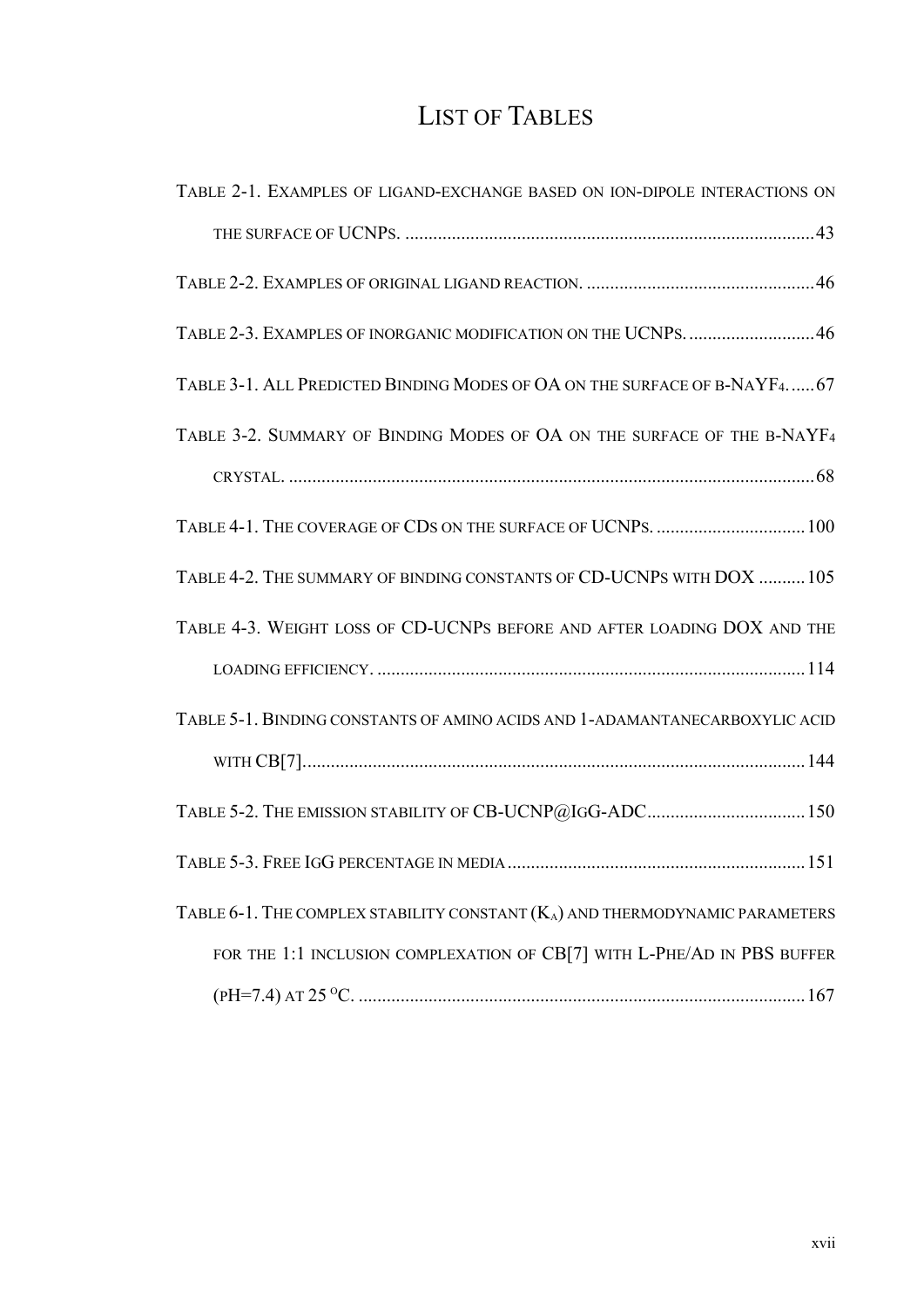### **LIST OF FIGURES**

| FIGURE 1-1. THE DIFFERENCE BETWEEN (A). MOLECULAR (TRADITIONAL) CHEMISTRY AND   |
|---------------------------------------------------------------------------------|
|                                                                                 |
| FIGURE 1-2. HOST-GUEST BASED SUPRAMOLECULAR SYSTEM FROM MOLECULAR BUILDING      |
|                                                                                 |
| FIGURE 1-3. SELF-ASSEMBLED BASED SUPRAMOLECULAR SYSTEM FROM MOLECULAR           |
|                                                                                 |
|                                                                                 |
| FIGURE 1-5. EXAMPLES AND MECHANISMS OF ELECTROSTATIC INTERACTIONS: ION-ION      |
| INTERACTION (LEFT), ION-DIPOLE INTERACTION (MIDDLE), AND DIPOLE-DIPOLE          |
|                                                                                 |
| FIGURE 1-6. THE TYPICAL BINDING BEHAVIOUR OF HYDROGEN BOND BETWEEN A            |
| CARBOXYL ACCEPTER AND A SECONDARY AMINE DONOR (A) AND THE STANDARD              |
| BINDING MODE BETWEEN AN ACCEPTOR AND A DONOR IN A HYDROGEN BOND (B) 8           |
| FIGURE 1-7. TWO COMMON PRIMARY HYDROGEN BOND (BLACK DASHED LINE) MODES OF       |
| (A) ALL ACCEPTORS MOLECULE TO ALL DONOR MOLECULES (DDD AND AAA) AND (B)         |
| TWO MIXED DONOR/ACCEPTOR MOLECULES (DAD AND ADA). SECONDARY                     |
| HYDROGEN INTERACTIONS (BLUE HASHED LINE) PROVIDING ATTRACTIONS BETWEEN          |
| ADJACENT GROUPS IN DDD AND AAA ARRAYS, AND THE REPULSIONS (RED TWO              |
|                                                                                 |
| FIGURE 1-8. THE HYDROGEN BONDS BETWEEN BASE-PAIRS (GUANINE AND CYTOSINE) IN     |
|                                                                                 |
| FIGURE 1-9. TWO MAIN II-II INTERACTIONS: (A) FACE-TO-FACE INTERACTIONS, AND (B) |
|                                                                                 |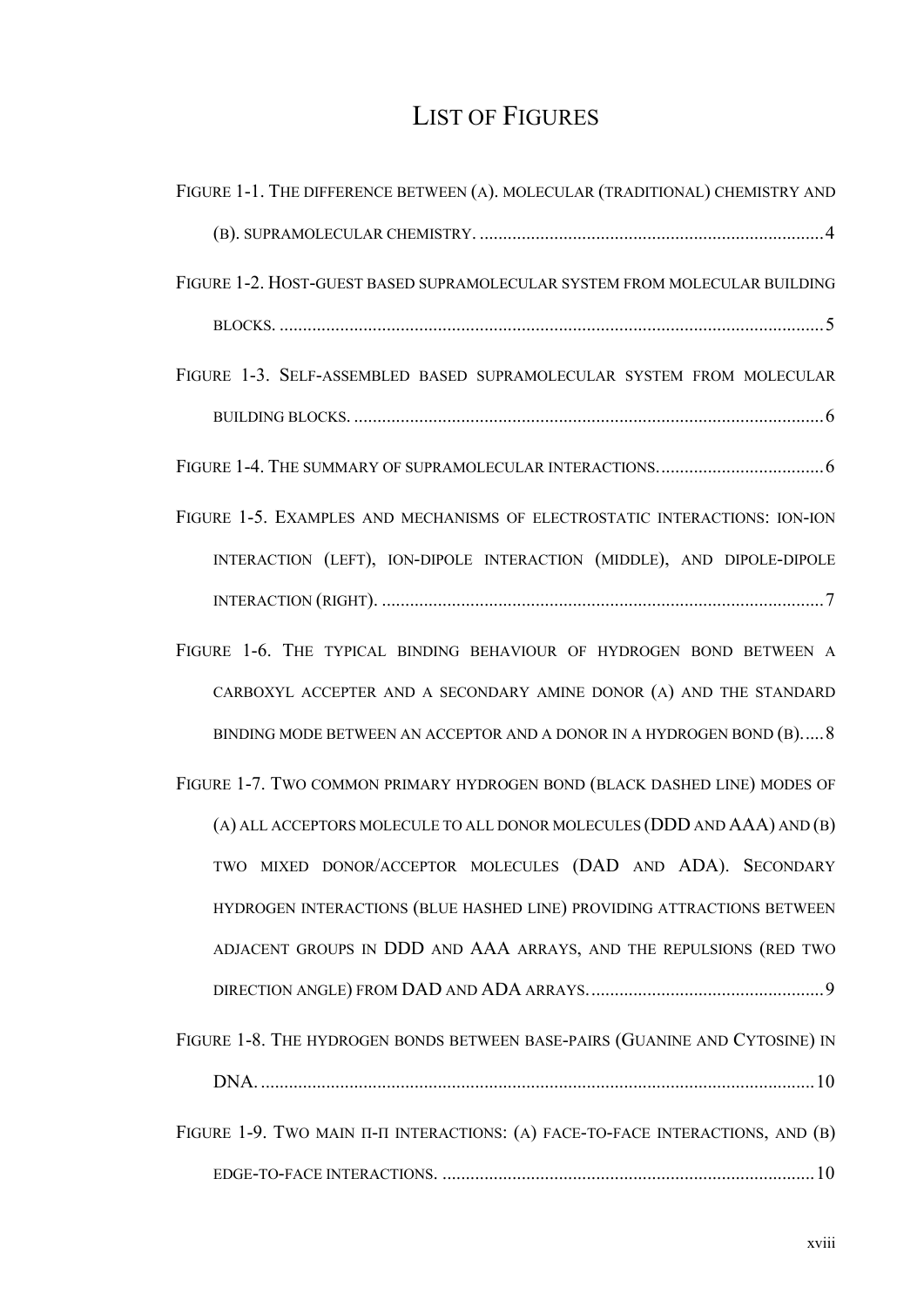| FIGURE 1-10. A VAN DER WAALS INTERACTION BETWEEN TWO ATOMS 11                   |
|---------------------------------------------------------------------------------|
|                                                                                 |
|                                                                                 |
| FIGURE 1-13. A MODEL OF ION SURROUNDED BY (A) SIX UNIDENTATE AMMONIA LIGANDS    |
|                                                                                 |
| FIGURE 1-14. A MODEL OF PREORGANISATION OF HOST CONFORMATION.  15               |
| FIGURE 1-15. THE PROCESS OF THE EFFECT OF SOLVENT MOLECULES ON THE FORMATION    |
|                                                                                 |
| FIGURE 1-16. THE MOLECULAR STRUCTURES OF SEVERAL KINDS OF CROWN ETHERS: (A) 12- |
| CROWN-4, (B) 15-CROWN-5, (C) 18-CROWN-6, (D) AZA-18-CROWN-6, AND (E) BENZO-     |
|                                                                                 |
|                                                                                 |
| FIGURE 1-18. THE STRUCTURES OF CDS (A) A-CD, (B) B-CD, AND (C) $\Gamma$ -CD. 20 |
| FIGURE 1-19. THE STRUCTURE OF CYCLOBIS(PARAQUAT-P-PHENYLENE) "BLUE BOX"21       |
|                                                                                 |
|                                                                                 |
|                                                                                 |
| FIGURE 1-23. THE STRUCTURE OF BB[6] AND THE SYNTHETIC METHOD. 24                |
|                                                                                 |
| FIGURE 1-25. SOME MODELS OF (A) ROTAXANE; (B) PSEUDOROTAXANE WITH ONE STOPPER;  |
| (C) PSEUDOROTAXANE WITHOUT STOPPERS AND (D) POLYROTAXANE26                      |
|                                                                                 |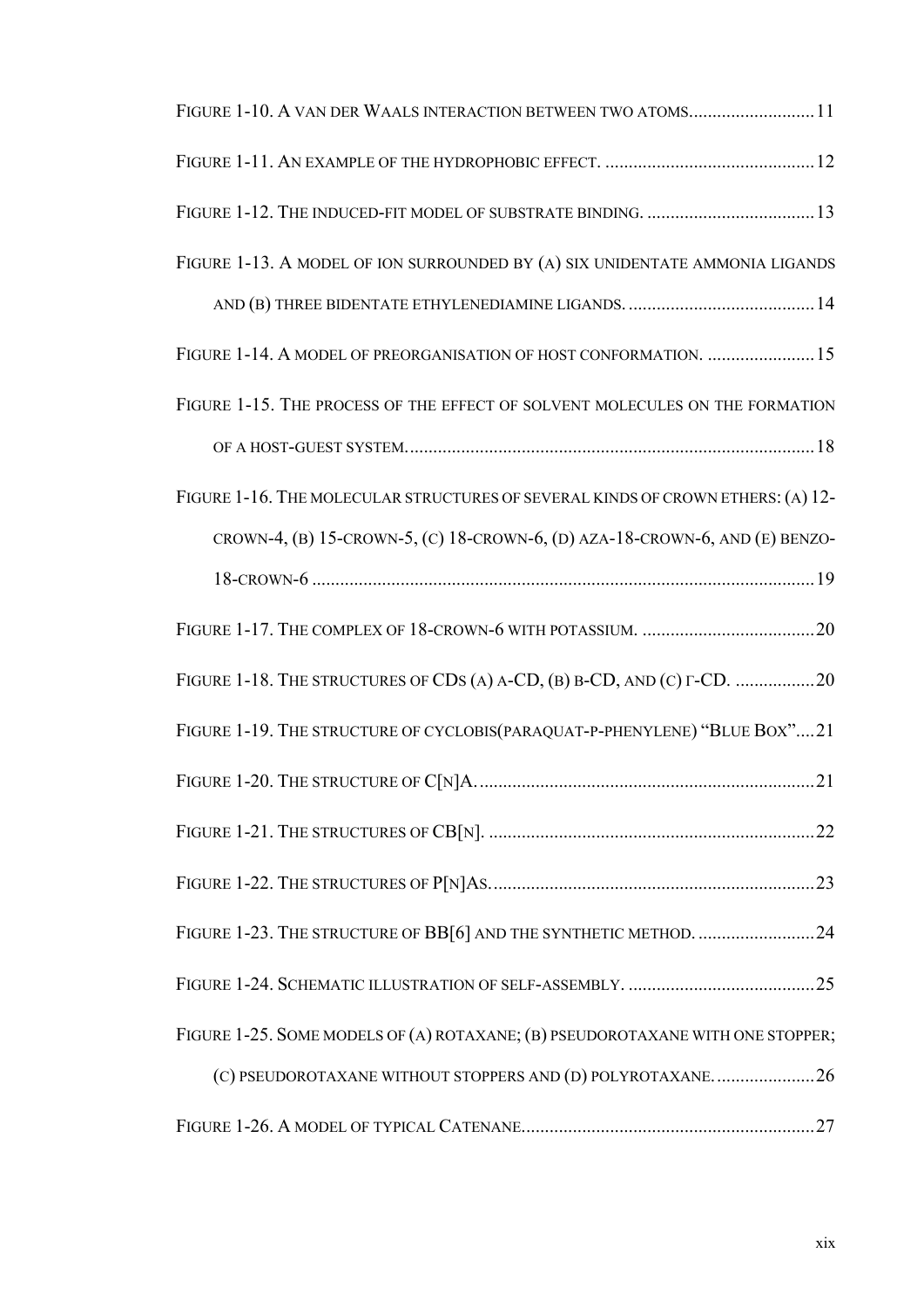| FIGURE 1-27. SOME EXAMPLES OF SYNTHETIC MOLECULAR MACHINES: (A) MOLECULAR           |
|-------------------------------------------------------------------------------------|
|                                                                                     |
| FIGURE 1-28. AN EXAMPLE OF BIOLOGICAL MOLECULAR MACHINES: RIBOSOME'S                |
|                                                                                     |
| FIGURE 1-29. SCHEME OF ESA. AN ION OR ELECTRON AT THE GROUND STAGE ABSORBS          |
| TWO LOWER ENERGY PHOTONS AND EMITS A HIGHER ENERGY PHOTON WHEN JUMPING              |
|                                                                                     |
|                                                                                     |
| FIGURE 1-31. ENERGY TRANSFER PROCESSES BETWEEN TWO IONS: (A) RESONANT NON-          |
| RADIATIVE TRANSFER; (B) PHONON-ASSISTED NON-RADIATIVE TRANSFER. (S:                 |
|                                                                                     |
| FIGURE 1-32. SCHEMATIC ILLUSTRATION OF THE GROWTH STAGES OF B-NAYF4:YB, ER          |
| NANOCRYSTALS VIA A DELAYED NUCLEATION PATHWAY. RE: Y, YB, ER; OA: OLEIC             |
|                                                                                     |
| FIGURE 1-33. SCHEMATIC ILLUSTRATION OF THE GROWTH PROCESS OF A-NAYF4:YB,ER          |
| NANOCRYSTALS FROM B-NAYF4: YB, ER MONOMERS VIA A DELAYED $A \rightarrow B$ PHASE    |
|                                                                                     |
| FIGURE 1-34. NANO/MICROCRYSTALS OF UPCONVERSION MATERIALS BY HYDROTHERMAL           |
| SYNTHESIS. (CAO ET AL. 2011; FAN ET AL. 2006; LI ET AL. 2007; YI ET AL. 2002;       |
|                                                                                     |
| FIGURE 1-35. THE IONOTHERMAL SYNTHESIS OF HEXAGONAL-PHASE NAYF4: YB <sup>3+</sup> , |
| $ER^{3+}/TM^{3+}$ : THE CHARACTERIZATION AND SPECTRA. (LIU ET AL. 2009) 35          |
| FIGURE 2-1. THE OVERVIEW OF SURFACE MODIFICATION OF UCNPS BASED ON SURFACE          |
|                                                                                     |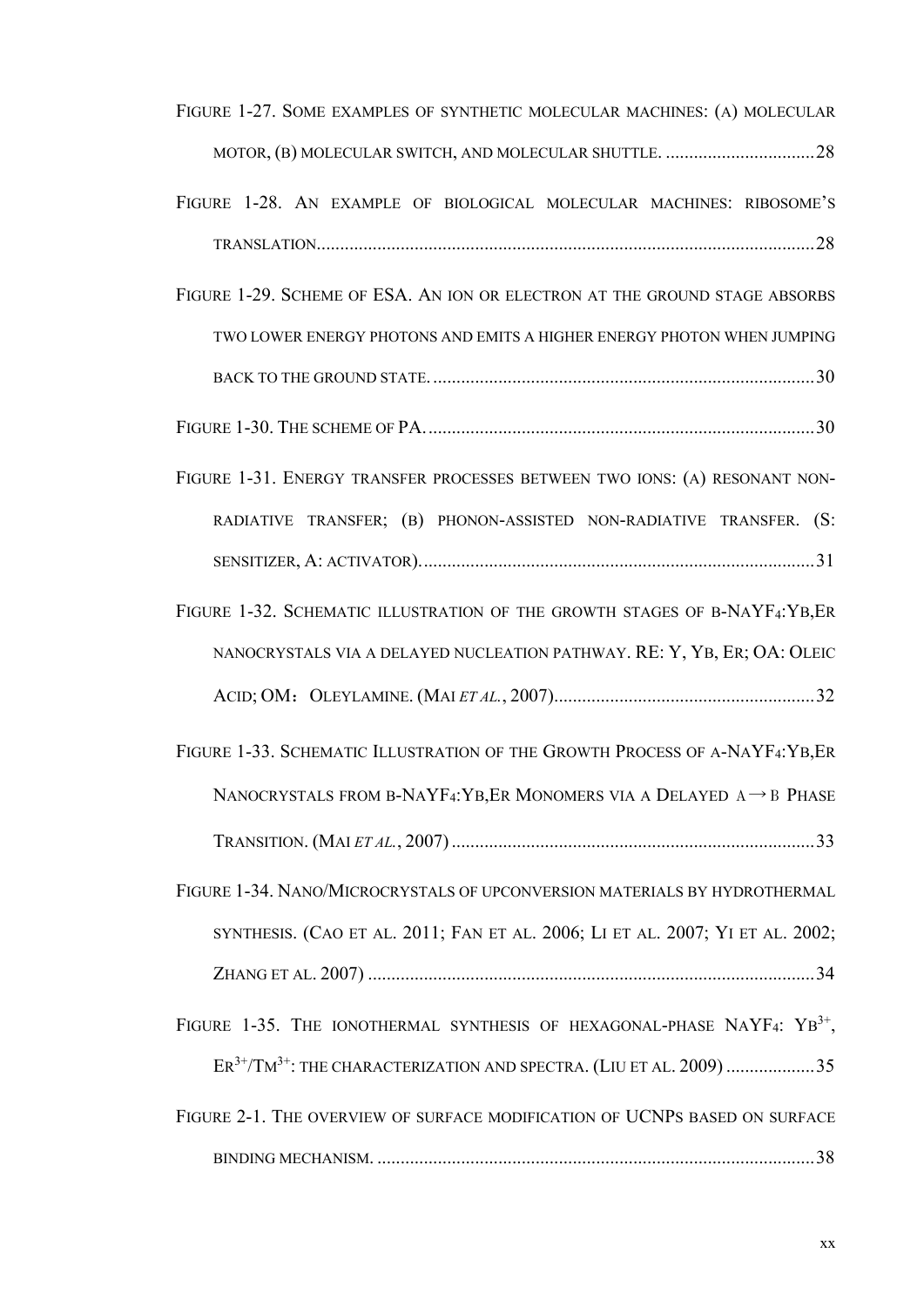| FIGURE 2-2. THE LIGAND EXCHANGE REACTION OF OA-UCNP WITH PEG-PHOSPHATE.                              |
|------------------------------------------------------------------------------------------------------|
|                                                                                                      |
| FIGURE 2-3. THE TWO-STEP LIGAND-EXCHANGED METHOD ON THE SURFACE OF UCNPS BY                          |
|                                                                                                      |
| FIGURE 2-4. THE TWO-STEP LIGAND-EXCHANGED METHOD ON THE SURFACE OF UCNPS BY                          |
|                                                                                                      |
| FIGURE 2-5. THE LIGAND-EXCHANGED METHOD BY USING POLYMER. (HE ET AL. 2013)42                         |
|                                                                                                      |
| FIGURE 2-7. THE LIGAND-EXCHANGED METHOD BY USING HYDROPHOBIC EFFECT. (MUHR                           |
|                                                                                                      |
| FIGURE 2-8. AN EXAMPLE OF SURFACE CONJUGATION BY USING HYDROPHOBIC                                   |
|                                                                                                      |
| FIGURE 2-9. THE POLYMER ASSISTED SELF-ASSEMBLY BETWEEN UCNPS AND DOX. (ZHAO                          |
|                                                                                                      |
| FIGURE 2-10. THE HOST-GUEST (HYDROPHOBIC) INTERACTION INDUCED SELF-ASSEMBLY                          |
|                                                                                                      |
| FIGURE 2-11. THE HOST-GUEST (HYDROPHOBIC) INTERACTION INDUCED SELF-ASSEMBLY                          |
|                                                                                                      |
| FIGURE 2-12. THE LAYER-BY-LAYER SYSTEM ON COATING ON THE SURFACE OF UCNPS                            |
|                                                                                                      |
| FIGURE 2-13. THE UCNP SENSOR BASED ON II-II INTERACTION. (WANG, WU & LIU 2013)                       |
|                                                                                                      |
| FIGURE 2-14. THE SELF-ASSEMBLY STRUCTURE OF UCNPS WITH G-C <sub>3</sub> N <sub>4</sub> BY ION-DIPOLE |
|                                                                                                      |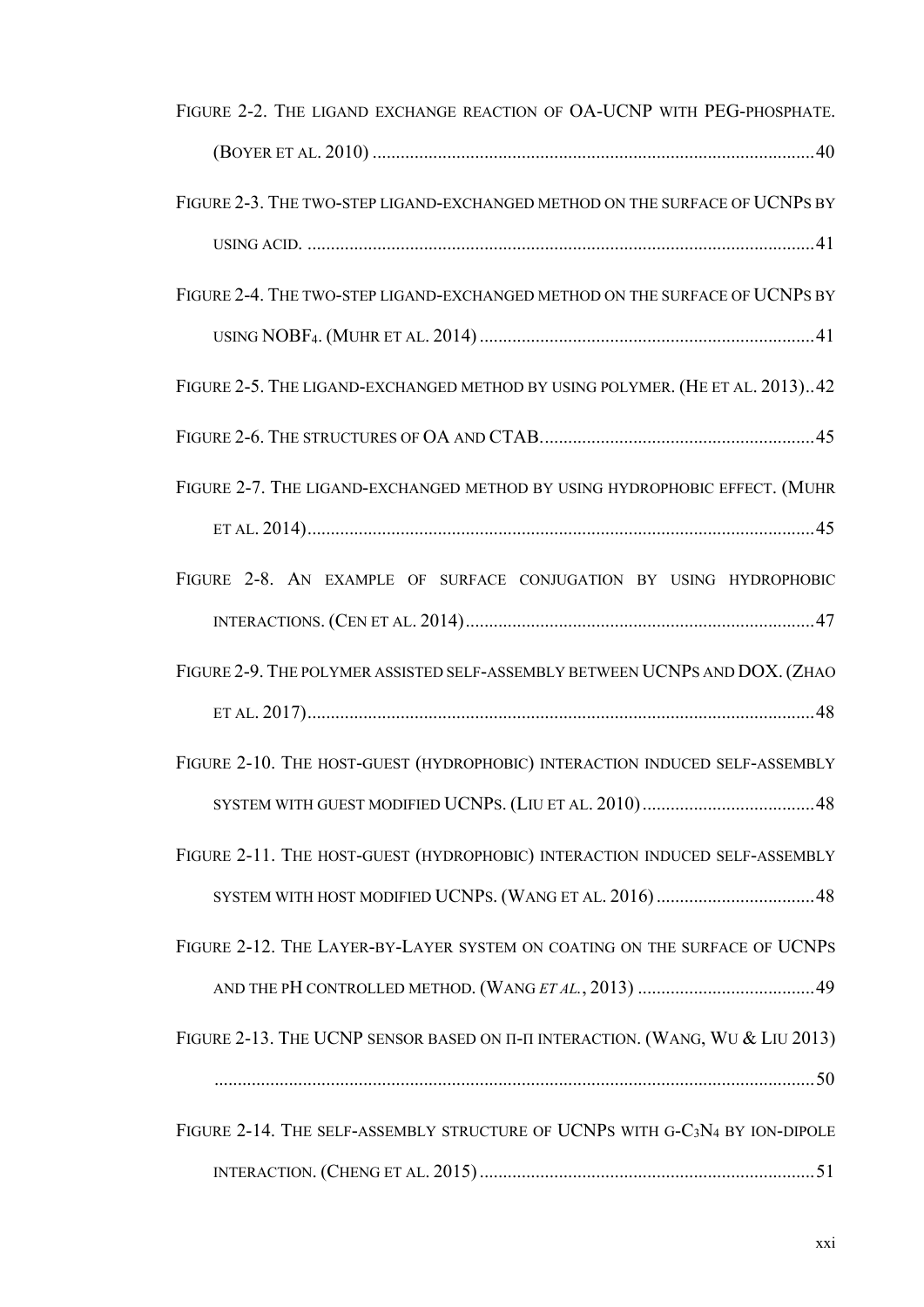| FIGURE 2-15. THE SELF-ASSEMBLY SYSTEM BETWEEN PLNPS AND UCNPS BECAUSE OF                                           |
|--------------------------------------------------------------------------------------------------------------------|
|                                                                                                                    |
| FIGURE 2-16. THE SELF-ASSEMBLED ARCHITECTURES BETWEEN UCNPS AND AUNPS BY                                           |
|                                                                                                                    |
| FIGURE 2-17. TRANSMISSION ELECTRON MICROSCOPY (TEM) IMAGES OF TIO <sub>2</sub> COMPOSITES                          |
| ASSISTED SELF-ASSEMBLY STRUCTURE BETWEEN FE3O4 NANOPARTICLES AND                                                   |
|                                                                                                                    |
| FIGURE 2-18. THE PROCESS OF TEMPLATE-ASSISTED SELF-ASSEMBLY BETWEEN UCNPS                                          |
|                                                                                                                    |
| FIGURE 3-1. THE HEXAGONAL CRYSTAL OF B-NAYF <sub>4</sub> -BASED UCNPS: (A) THE MODEL OF B-                         |
| NAYF <sub>4</sub> -BASED UCNPS; (B) THE {001} CRYSTAL FACET; (C) THE {100} CRYSTAL                                 |
|                                                                                                                    |
| FIGURE 3-2. THE CRYSTAL UNIT OF HEXAGONAL B-NAYF4-BASED UCNP. THE YELLOW                                           |
| DOTS STAND FOR SODIUM; THE GREEN DOTS STAND FOR YTTRIUM. NOTE: THESE                                               |
|                                                                                                                    |
| FIGURE 3-3. SCHEMATIC OF THE EXPERIMENTAL CONFIGURATION FOR MEASURING THE                                          |
| EMISSION OF UCNPS UNDER CONTINUOUS-WAVE 980 NM DIODE LASER58                                                       |
| FIGURE 3-4. THE OPTICAL PROPERTIES OF THE OA-UCNPS (NAYF4: 20% YB <sup>3+</sup> /2% ER <sup>2+</sup> ):            |
| (A) THE EMISSION OF THE OA-UCNPS (NAYF <sub>4</sub> : $20\% \text{YB}^{3+}$ / $2\%$ ER <sup>3+</sup> ) AND (B) THE |
| UPCONVERTING MECHANISM OF THE OA-UCNPS (NAYF4: $20\% \text{YB}^{3+}$ / $2\% \text{ER}^{3+}$ ). 60                  |
| FIGURE 3-5. THE XRD PATTERNS OF THE OA-UCNPS (B-NAYF4: $2\%ER^{3+}/20\%YB^{3+}$ @                                  |
|                                                                                                                    |
| FIGURE 3-6. THE <sup>1</sup> H NMR SPECTRA (500 MHZ) OF (A) FREE OA MOLECULES AND (B) OA-                          |
|                                                                                                                    |
|                                                                                                                    |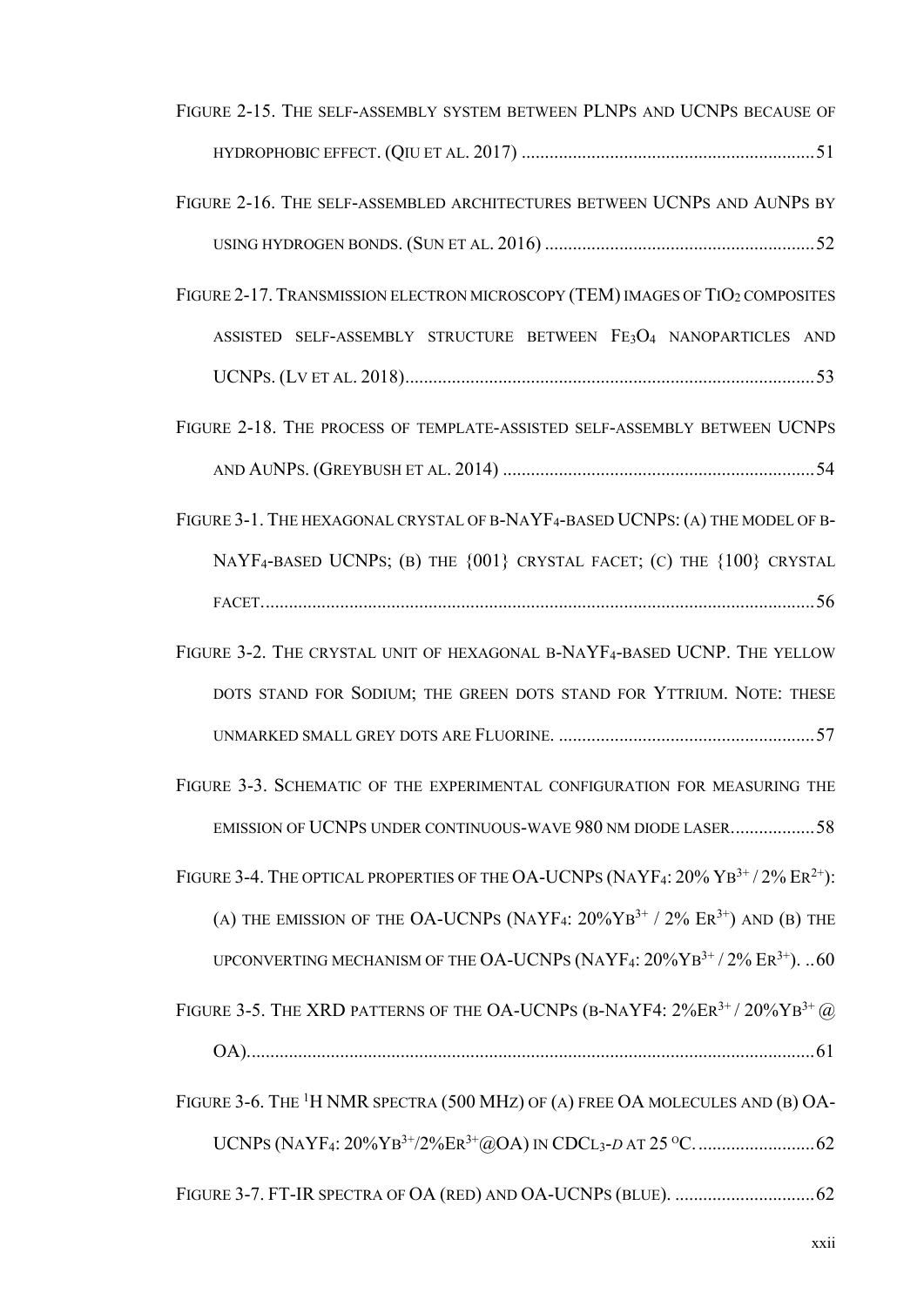| FIGURE 3-9. THE TGA AND DTGA CURVES: (A) THE TGA (RED) AND DTGA (BLUE) OF OA                 |
|----------------------------------------------------------------------------------------------|
|                                                                                              |
| FIGURE 3-10. B-NAYF <sub>4</sub> NANOCRYSTAL UNITS: THE DISTANCE BETWEEN TWO ADJUST $Y^{3+}$ |
| ATOMS IS $5.96 \text{ Å}$ IN $\{001\}$ FACET (LEFT); THE TWO TYPES OF DISTANCES BETWEEN TWO  |
|                                                                                              |
| FIGURE 3-11. THE STRUCTURE OF OA. (A). THE STRUCTURE OF OA; (B). THE RESONANCE               |
|                                                                                              |
| FIGURE 3-12. CRYSTALLOGRAPHIC ANALYSIS OF BOTH OA-UCNPS: THE SIDE VIEW (A)                   |
| AND TOP VIEW (C) OF $\{001\}$ IN OA-UCNPs; THE SIDE VIEW (B) AND TOP VIEW (D) OF             |
|                                                                                              |
|                                                                                              |
| FIGURE 4-1. THE STRUCTURES OF FUNCTIONAL CDS MENTIONED IN THIS CHAPTER: (A) A-               |
| CD-COONA, (B) B-CD-COONA, (C) $\Gamma$ -CD-COONA, (D) B-CD-SO <sub>3</sub> NA, AND (E) B-    |
| $CD-PO3NA275$                                                                                |
| FIGURE 4-2. (A) THE MECHANISM OF THE SURFACE MODIFICATION OF CD-UCNPS AND                    |
| MOLECULAR CONJUGATION WITH HOST-GUEST INTERACTIONS. (B) THE TWO SIDE                         |
|                                                                                              |
|                                                                                              |
|                                                                                              |
|                                                                                              |
| FIGURE 4-6. THE BASIC STRUCTURE OF CDS AND THE NUMBERS OF PROTONS. $(R = H \text{ OR})$      |
|                                                                                              |
| FIGURE 4-7. <sup>1</sup> H NMR SPECTRUM OF A-CD-COONA IN $D_2O$ AT 25 °C (500 MHz).  83      |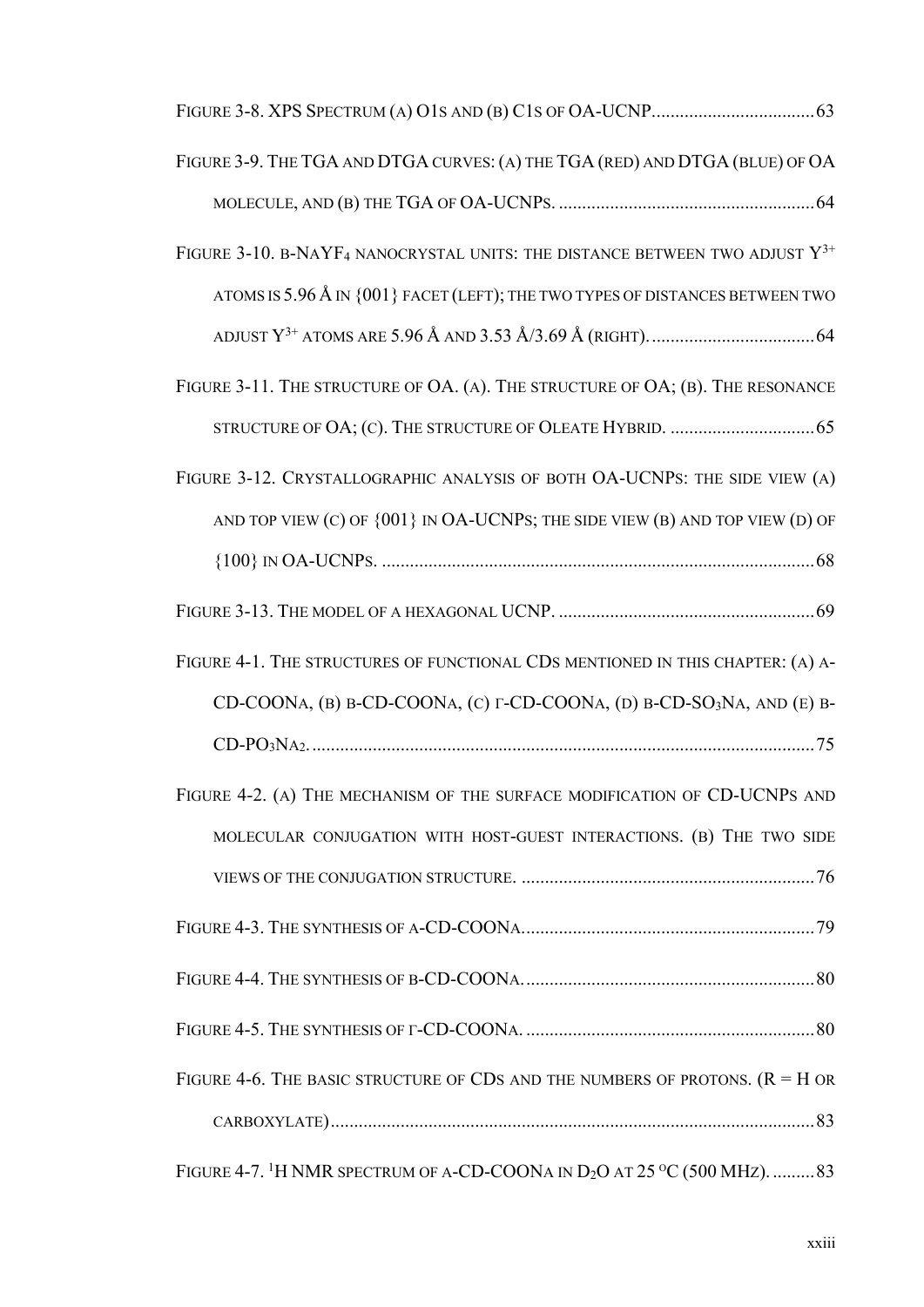| FIGURE 4-8. <sup>13</sup> C NMR SPECTRUM OF A-CD-COONA IN $D_2O$ AT 25 °C (125 MHz)84                                   |
|-------------------------------------------------------------------------------------------------------------------------|
| FIGURE 4-9. <sup>1</sup> H NMR SPECTRUM OF B-CD-COONA IN $D_2O$ AT 25 °C (500 MHz).  84                                 |
| FIGURE 4-10. <sup>13</sup> C NMR SPECTRUM OF B-CD-COONA IN D <sub>2</sub> O AT 25 <sup>o</sup> C (125 MHz).  85         |
| FIGURE 4-11. <sup>1</sup> H NMR SPECTRUM OF $\Gamma$ -CD-COONA IN D <sub>2</sub> O AT 25 °C (500 MHz).  85              |
| FIGURE 4-12. <sup>13</sup> C NMR SPECTRUM OF $\Gamma$ -CD-COONA IN D <sub>2</sub> O AT 25 <sup>o</sup> C (125 MHz).  86 |
| FIGURE 4-13. RAMAN SPECTRA: (A). A-CD (BLACK) AND A-CD-COONA (RED); (B). B-CD                                           |
| (BLACK) AND B-CD-COONA (RED); (C). Г-CD (BLACK) AND Г-CD-COONA (RED).                                                   |
|                                                                                                                         |
| FIGURE 4-14. FT-IR SPECTRA: (A). A-CD (BLACK) AND A-CD-COONA (RED); (B). B-CD                                           |
| (BLACK) AND B-CD-COONA (RED); (C). $\Gamma$ -CD (BLACK) AND $\Gamma$ -CD-COONA (RED).                                   |
|                                                                                                                         |
| FIGURE 4-15. TGA AND DTGA CURVES OF (A) A-CD, (B) B-CD, (C) $\Gamma$ -CD, (D) A-CD-                                     |
|                                                                                                                         |
| FIGURE 4-16. THE FT-IR SPECTRA OF FREE SDS (BLUE), SDS-UCNPS (RED), AND OA-                                             |
|                                                                                                                         |
| FIGURE 4-17. THE BINDING PREDICTION OF SULPHATE WITH Y ATOM FROM UCNP                                                   |
|                                                                                                                         |
| FIGURE 4-18. THE FT-IR SPECTRA OF FREE SDP (BLUE), SDP-UCNPS (RED), AND OA-                                             |
|                                                                                                                         |
| FIGURE 4-19. THE BINDING PREDICTION OF SDP WITH Y ATOM FROM UCNP SURFACE. . 93                                          |
| FIGURE 4-20. TEM IMAGES OF (A) A-CD-COONA-UCNP, (B) B-CD-COONA-UCNP, (C)                                                |
| Γ-CD-COONA-UCNP, (D) B-CD-SO <sub>3</sub> NA-UCNP, (E) B-CD-PO <sub>3</sub> NA <sub>2</sub> -UCNP AND                   |
|                                                                                                                         |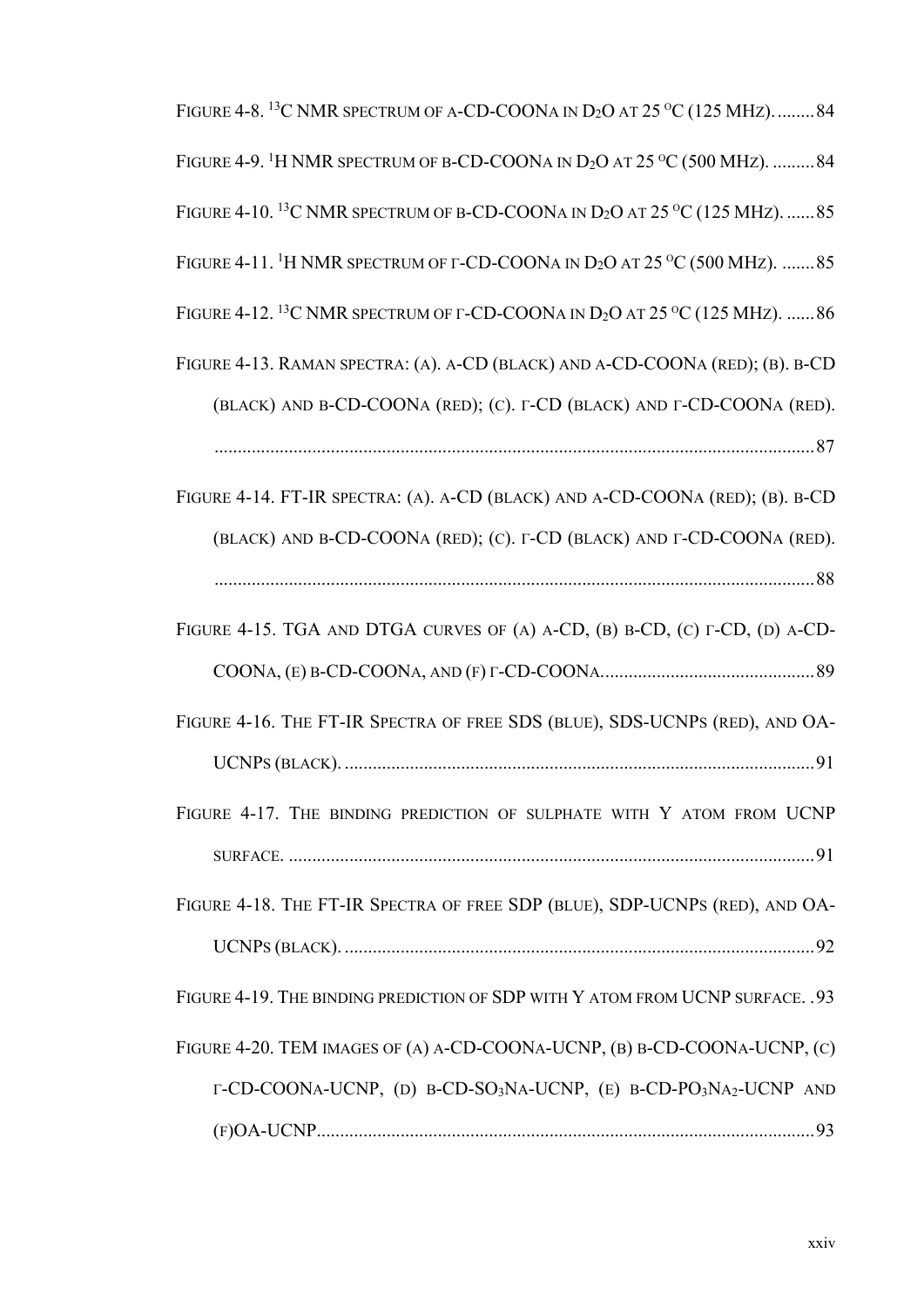FIGURE 4-21. PARTICLE SIZES (DLS) OF A-CD-COONA-UCNP (IN WATER), B-CD-COONA-UCNP (IN WATER), F-CD-COONA-UCNP (IN WATER), B-CD-SO3NA-UCNP (IN WATER), B-CD-PO3NA2-UCNP (IN WATER), A-CD-COONA-UCNP-DOX (IN WATER), B-CD-COONA-UCNP-DOX (IN WATER), F-CD-COONA-UCNP-DOX (IN WATER), B-CD-SO<sub>3</sub>NA-UCNP-DOX (IN WATER), B-CD-PO<sub>3</sub>NA<sub>2</sub>-UCNP-DOX FIGURE 4-22. RAMAN SPECTRA OF CDS-COONA (RED) AND CD-COONA-UCNPS (BLUE).  $(A, B)$  A-CD-COONA AND A-CD-COONA-UCNP,  $(C, D)$  B-CD-COONA AND B-CD-FIGURE 4-23. RAMAN SPECTRA OF  $(A, B)$  B-CD-SO<sub>3</sub>NA (RED) AND B-CD-SO<sub>3</sub>NA-UCNP (BLUE),  $(C, D)$  B-CD-PO<sub>3</sub>NA<sub>2</sub> (RED) AND B-CD-PO<sub>3</sub>NA<sub>2</sub>-UCNP (BLUE).........................96 FIGURE 4-24. FT-IR SPECTRA OF (A) A-CD-COONA (RED) AND A-CD-COONA-UCNP (BLUE), (B) B-CD-COONA (RED) AND B-CD-COONA-UCNP (BLUE), (C) T-CD-FIGURE 4-25. FT-IR SPECTRA OF (A) B-CD-SO<sub>3</sub>NA (RED) AND B-CD-SO<sub>3</sub>NA-UCNP FIGURE 4-26. TGA CURVES OF (A) A-CD-COONA (RED) AND A-CD-COONA-UCNP (BLUE), (B) B-CD-COONA (RED) AND B-CD-COONA-UCNP (BLUE), (C) T-CD-FIGURE 4-27. TGA CURVES OF (A) B-CD-SO<sub>3</sub>NA (RED) AND B-CD-SO<sub>3</sub>NA-UCNP (BLUE), FIGURE 4-28. ITC MEASUREMENTS: (A). THE COMPLEXATION REACTION OF B-CD-COONA (1 MM) WITH DOX (0.5 MMOL/L) FOR EACH INJECTION DURING A CALORIMETRIC TITRATION AT 25 °C. TOP: RAW ITC DATA FOR 25 SEQUENTIAL INJECTIONS (2 µL PER INJECTION) OF B-CD-COONA SOLUTION (1 MMOL/L) INTO DOX SOLUTION (0.5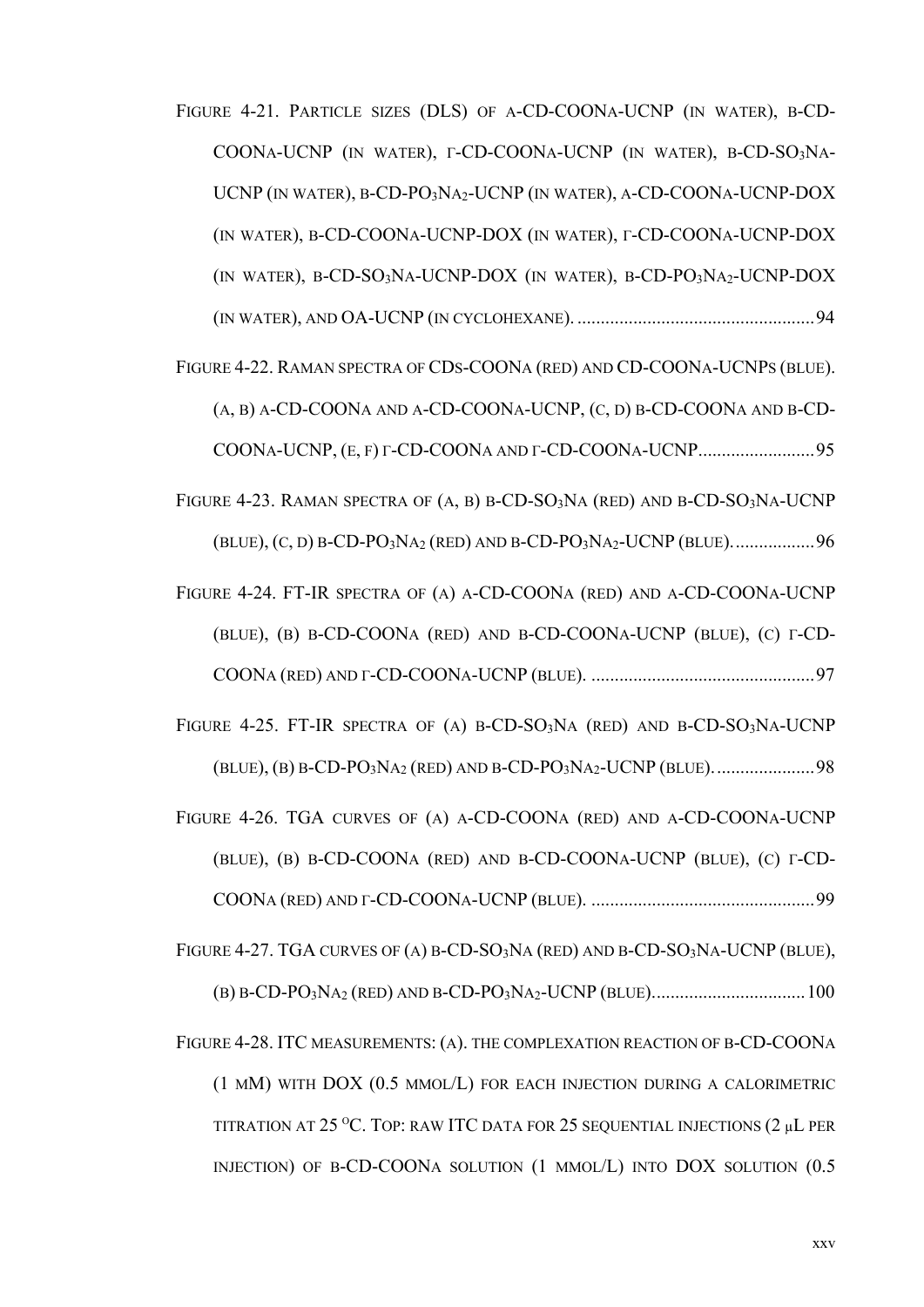MMOL/L). BOTTOM: NET HEAT EFFECTS OBTAINED BY SUBTRACTING THE DILUTION HEAT FROM THE REACTION HEAT, FITTED BY "INDEPENDENCE" MODEL. (B) THE DILUTION HEAT OF B-CD-COONA IN H<sub>2</sub>O AT 25 °C. TOP: RAW ITC DATA FOR 25 SEQUENTIAL INJECTIONS (2 µL PER INJECTION) OF B-CD-COONA SOLUTION (1 MMOL/L) INTO H<sub>2</sub>O. BOTTOM: HEAT EFFECTS OF THE DILUTION WITH B-CD-COONA (1 MMOL/L) FOR EACH INJECTION DURING A CALORIMETRIC TITRATION AT  $25\,^{\circ}\text{C}$ . 101

FIGURE 4-29. ITC MEASUREMENTS: (A). THE COMPLEXATION REACTION OF  $\Gamma$ -CD-COONA (1 MM) WITH DOX (0.5 MMOL/L) FOR EACH INJECTION DURING A CALORIMETRIC TITRATION AT 25 °C. TOP: RAW ITC DATA FOR 25 SEQUENTIAL INJECTIONS (2 µL PER INJECTION) OF T-CD-COONA SOLUTION (1 MMOL/L) INTO DOX SOLUTION (0.5 MMOL/L). BOTTOM: NET HEAT EFFECTS OBTAINED BY SUBTRACTING THE DILUTION HEAT FROM THE REACTION HEAT, FITTED BY "INDEPENDENCE" MODEL. (B) THE DILUTION HEAT OF  $\Gamma$ -CD-COONA IN H<sub>2</sub>O AT 25 °C. TOP: RAW ITC DATA FOR 25 SEQUENTIAL INJECTIONS (2 µL PER INJECTION) OF  $\Gamma$ -CD-COONA SOLUTION (1 MMOL/L) INTO H<sub>2</sub>O. BOTTOM: HEAT EFFECTS OF THE DILUTION WITH  $\Gamma$ -CD-COONA (1 MMOL/L) FOR EACH INJECTION DURING A CALORIMETRIC TITRATION AT  $25^{\circ}$ C. 102

FIGURE 4-30. ITC MEASUREMENTS: (A). THE COMPLEXATION REACTION OF B-CD-SO<sub>3</sub>NA (1 MM) WITH DOX (0.5 MMOL/L) FOR EACH INJECTION DURING A CALORIMETRIC TITRATION AT 25 °C. TOP: RAW ITC DATA FOR 25 SEQUENTIAL INJECTION (2 µL PER INJECTION) OF B-CD-SO<sub>3</sub>NA SOLUTION  $(1 \text{ MMOL/L})$  INTO DOX SOLUTION  $(0.5$ MMOL/L). BOTTOM: NET HEAT EFFECTS OBTAINED BY SUBTRACTING THE DILUTION HEAT FROM THE REACTION HEAT, FITTED BY "INDEPENDENCE" MODEL. (B) THE DILUTION HEAT OF B-CD-SO<sub>3</sub>NA IN H<sub>2</sub>O AT 25 °C. TOP: RAW ITC DATA FOR 25 SEQUENTIAL INJECTIONS (2 µL PER INJECTION) OF B-CD-SO3NA SOLUTION (1  $MMOL(L)$  INTO  $H_2O$ . BOTTOM: HEAT EFFECTS OF THE DILUTION WITH B-CD-SO<sub>3</sub>NA (1 MMOL/L) FOR EACH INJECTION DURING A CALORIMETRIC TITRATION AT  $25^{\circ}$ C. 103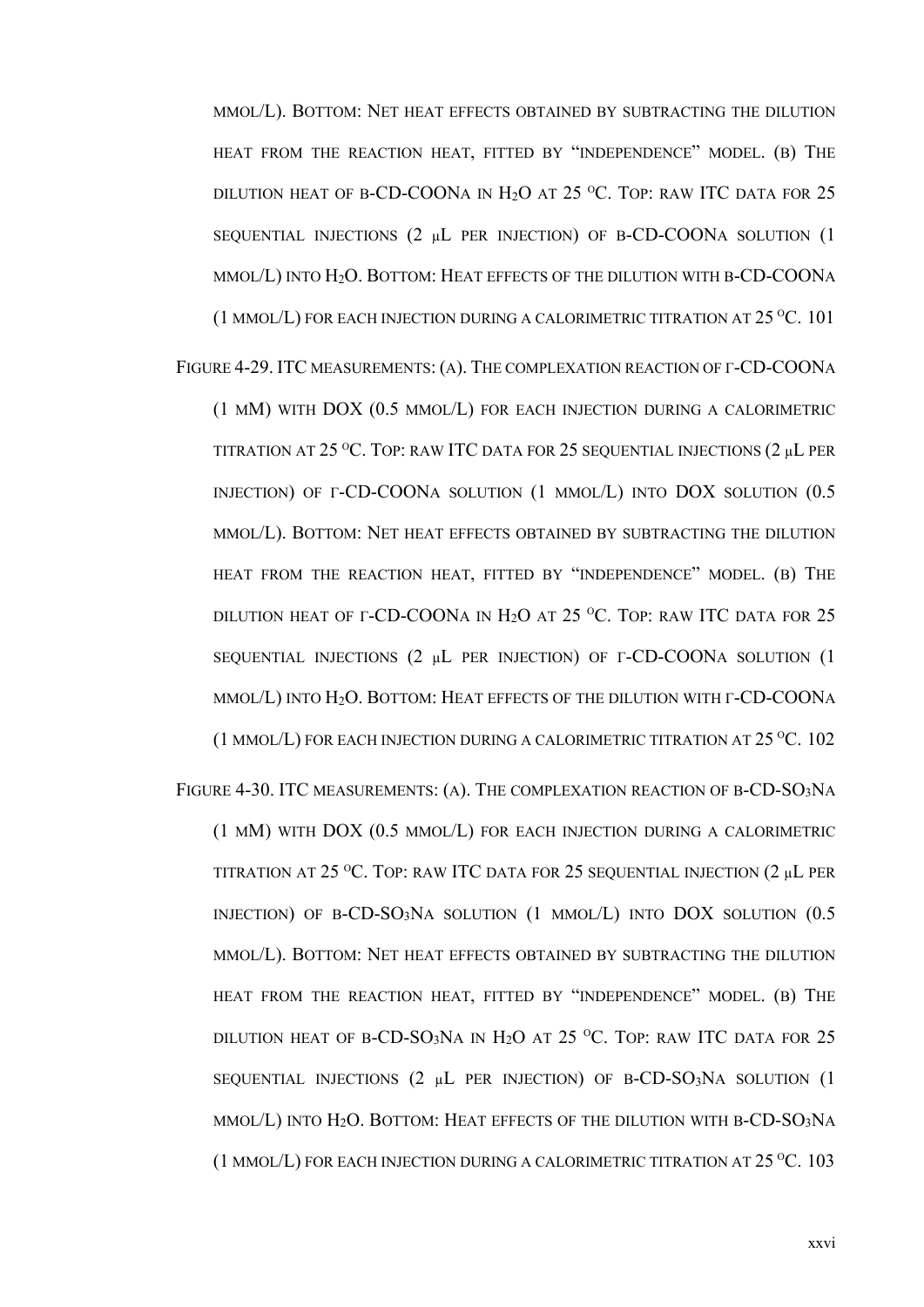FIGURE 4-31. ITC MEASUREMENTS: (A). THE COMPLEXATION REACTION OF B-CD-PO<sub>3</sub>NA<sub>2</sub> (1 MM) WITH DOX (0.5 MMOL/L) FOR EACH INJECTION DURING A CALORIMETRIC TITRATION AT 25 °C. TOP: RAW ITC DATA FOR 25 SEQUENTIAL INJECTION (2 µL PER INJECTION) OF B-CD-PO<sub>3</sub>NA<sub>2</sub> SOLUTION (1 MMOL/L) INTO DOX SOLUTION (0.5 MMOL/L). BOTTOM: NET HEAT EFFECTS OBTAINED BY SUBTRACTING THE DILUTION HEAT FROM THE REACTION HEAT, FITTED BY "INDEPENDENCE" MODEL. (B) THE DILUTION HEAT OF B-CD-PO<sub>3</sub>NA<sub>2</sub> IN H<sub>2</sub>O AT 25 °C. TOP: RAW ITC DATA FOR 25 SEQUENTIAL INJECTIONS (2 µL PER INJECTION) OF B-CD-PO3NA2 SOLUTION (1 MMOL/L) INTO  $H_2O$ . BOTTOM: HEAT EFFECTS OF THE DILUTION WITH B-CD-PO<sub>3</sub>NA<sub>2</sub> (1 MMOL/L) FOR EACH INJECTION DURING A CALORIMETRIC TITRATION AT  $25^{\circ}$ C. 104 FIGURE 4-32. RAMAN SPECTRA OF (A) A-CD-COONA-UCNP AND A-CD-COONA-UCNP-DOX, (B) B-CD-COONA-UCNP AND B-CD-COONA-UCNP-DOX, (C) T-CD-FIGURE 4-33. RAMAN SPECTRA OF (A,B) B-CD-SO<sub>3</sub>NA-UCNP AND B-CD-SO<sub>3</sub>NA-UCNP-FIGURE 4-34. FT-IR SPECTRA OF (A) A-CD-COONA-UCNP AND A-CD-COONA-UCNP-DOX, (B) B-CD-COONA-UCNP AND B-CD-COONA-UCNP-DOX, (C) T-CD-COONA-UCNP AND F-CD-COONA-UCNP-DOX, (D) B-CD-SO3NA-UCNP AND B-CD-SO<sub>3</sub>NA-UCNP-DOX, (E) B-CD-PO<sub>3</sub>NA<sub>2</sub>-UCNP AND B-CD-PO<sub>3</sub>NA<sub>2</sub>-UCNP-FIGURE 4-35. UV-VIS SPECTRA OF (A) A-CD-COONA-UCNP-DOX, (B) B-CD-COONA-UCNP-DOX,  $(C)$   $\Gamma$ -CD-COONA-UCNP-DOX,  $(D)$  B-CD-SO<sub>3</sub>NA-UCNP-DOX, AND FIGURE 4-36. EMISSION SPECTRA OF (A) A-CD-COONA-UCNP, (B) A-CD-COONA-UCNP-DOX,  $(C)$  B-CD-COONA-UCNP,  $(D)$  B-CD-COONA-UCNP-DOX,  $(E)$   $\Gamma$ -CD-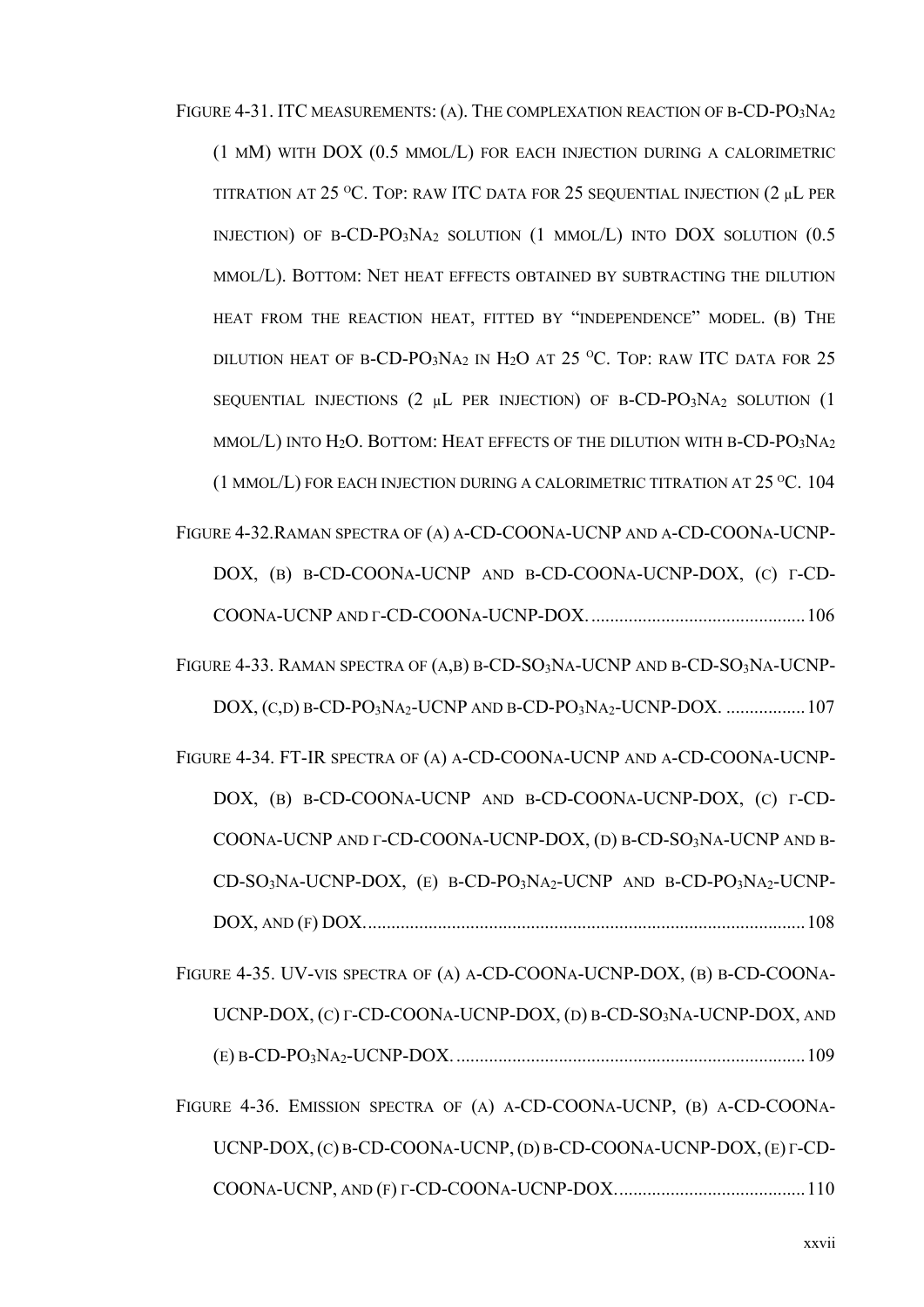FIGURE 4-37. EMISSION SPECTRA OF (A) B-CD-SO<sub>3</sub>NA-UCNP, (B) B-CD-SO<sub>3</sub>NA-UCNP- $DOX$ , (c) B-CD-PO<sub>3</sub>NA<sub>2</sub>-UCNP, AND (D) B-CD-PO<sub>3</sub>NA<sub>2</sub>-UCNP-DOX................111 FIGURE 4-38. TGA CURVES OF (A) A-CD-COONA-UCNP AND A-CD-COONA-UCNP-DOX, (B) B-CD-COONA-UCNP AND B-CD-COONA-UCNP-DOX, AND (C)  $\Gamma$ -CD-FIGURE 4-39. TGA CURVES OF (A) B-CD-SO<sub>3</sub>NA-UCNP AND B-CD-SO<sub>3</sub>NA-UCNP-DOX, FIGURE 4-40. RELEASE PROFILES OF DOX FROM (A) A-CD-COONA-UCNP-DOX, (B) B-CD-COONA-UCNP-DOX, AND (C) T-CD-COONA-UCNP-DOX. THE DOX CONCENTRATION IN THE SOLUTION IS CARRIED OUT BY UV-VIS SPECTRA AND MONITORED VIA NANODROP 2000. THE DETECTION WAVELENGTH IS 498 NM....... 115 FIGURE 4-41. RELEASE PROFILES OF DOX FROM (A) B-CD-SO<sub>3</sub>NA-UCNP-DOX, AND (B) B-CD-PO3NA2-UCNP-DOX. THE DOX CONCENTRATIONS IN THE SOLUTIONS OF THESE SAMPLES ARE MONITORED BY UV-VIS SPECTRA VIA NANODROP 2000. THE FIGURE 4-42. IN VITRO CELL-GROWTH INHIBITION ASSAY FOR L929 CELL LINE (A) AND HALA CELL LINE (B) OBTAINED BY ADDING A-CD-COONA-UCNP (BLACK), B-CD-COONA-UCNP (RED), F-CD-COONA-UCNP (BLUE), B-CD-SO3NA-UCNP (PINK), FIGURE 4-43. IN VITRO CELL-GROWTH INHIBITION ASSAY FOR L929 CELL LINE (A) AND HELA CELL LINE (B) OBTAINED BY ADDING  $\Gamma$ -CD-COONA-UCNP-DOX (BLACK), B- $CD$ -SO<sub>3</sub>NA-UCNP-DOX (RED), B-CD-PO<sub>4</sub>NA<sub>2</sub>-UCNP-DOX (BLUE) AND DOX 

FIGURE 5-1. CB[7]-BASED ONE-STEP HYDROPHILIC LIGAND EXCHANGE APPROACH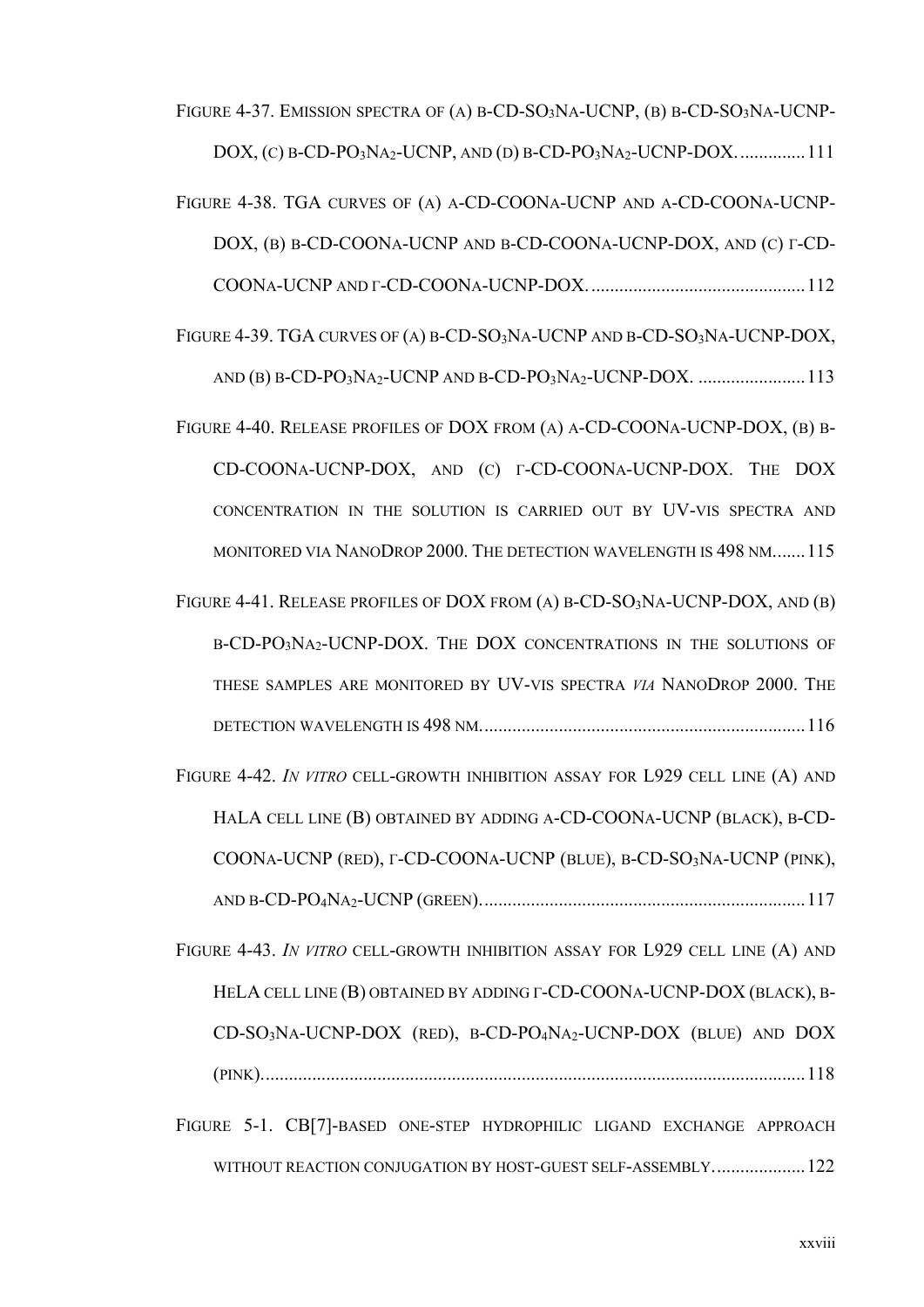| FIGURE 5-7. SYNTHESIS OF 1-ADAMANTANECARBOXYLATE-MODIFIED IGG.  128                               |
|---------------------------------------------------------------------------------------------------|
| FIGURE 5-8. TGA CURVE OF CB-UCNP WITH DIFFERENT CONCENTRATIONS OF CB[7], 2                        |
| MM (RED), 5 MM (ORANGE), 10 MM (BLUE), COMPARED WITH OA-UCNP (BLACK).                             |
|                                                                                                   |
| FIGURE 5-9. DTGA CURVES OF FREE CB[7] AND CB-UCNPS WITH DIFFERENT                                 |
| CONCENTRATIONS OF CB[7], 2 MM (RED), 5 MM (ORANGE), 10 MM (BLUE).  132                            |
| FIGURE 5-10. THE TEM IMAGE OF (A) OA-UCNPS AND (B) CB-UCNPS. THE SIZE                             |
|                                                                                                   |
| FIGURE 5-11. THE SIZE OF OA-UCNPS IN CYCLOHEXANE (A) AND CB-UCNPS IN WATER                        |
|                                                                                                   |
| FIGURE 5-12. THE XRD PATTERN OF CB-UCNPS (B-NAYF <sub>4</sub> : $2\%ER^{3+}/20\%YB^{3+}$ @CB[7]). |
|                                                                                                   |
| FIGURE 5-13. XPS SPECTRA OF OA-UCNPS (BLUE) AND CB-UCNPS (GREEN, 2 MM). 135                       |
|                                                                                                   |
|                                                                                                   |
|                                                                                                   |
| FIGURE 5-17. THE EMISSION SPECTRUM OF CB[7]-FUNCTIONAL NAYF4 NANOCRYSTAL CO-                      |
|                                                                                                   |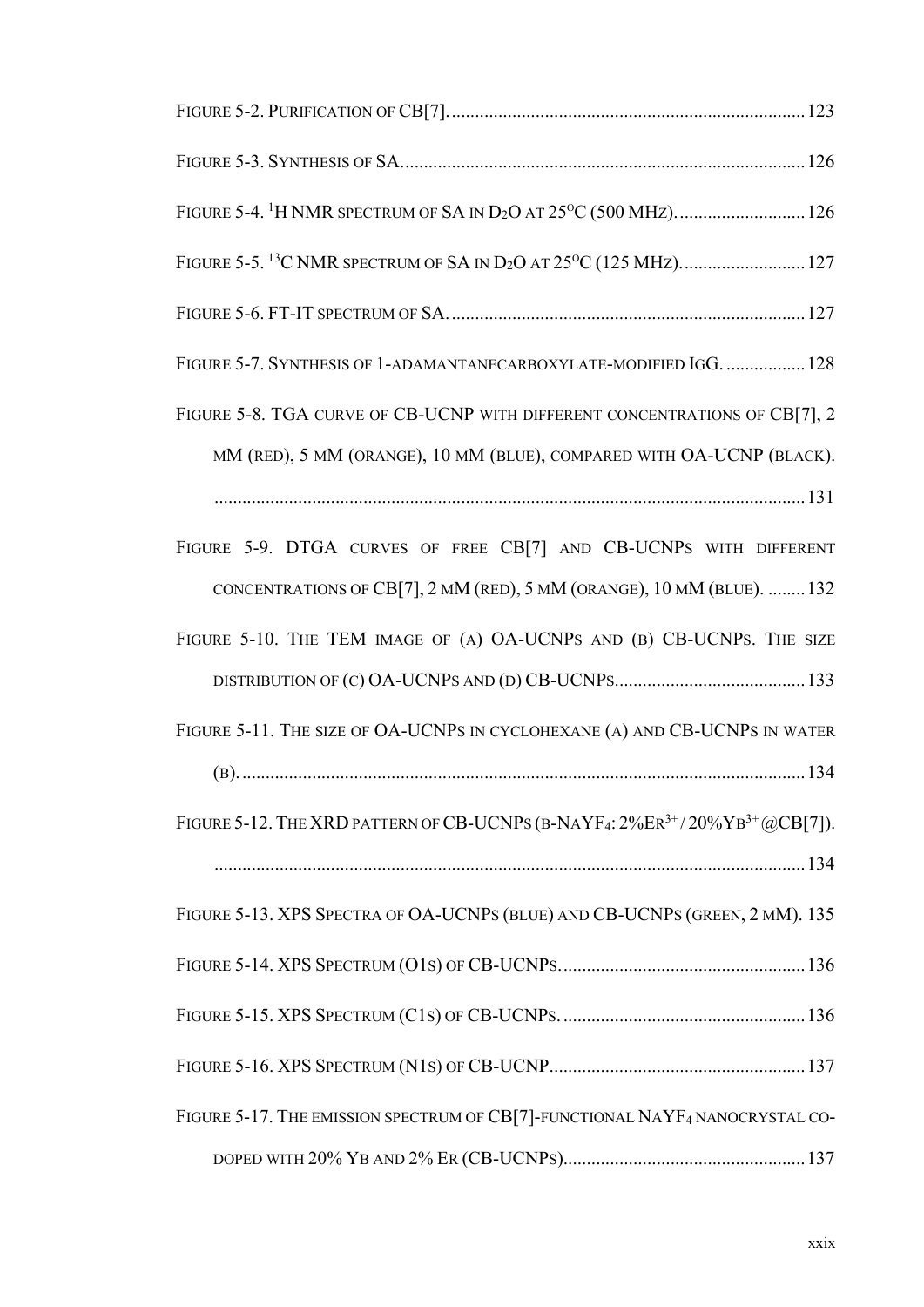| FIGURE 5-19. FT-IR SPECTRA: FREE OA (RED), OA-UCNP (BLUE), FREE CB[7] (ORANGE)        |
|---------------------------------------------------------------------------------------|
|                                                                                       |
|                                                                                       |
| FIGURE 5-21. THE BINDING MECHANISM OF CB[7] ON THE SURFACE OF NAYF4140                |
| FIGURE 5-22. CRYSTALLOGRAPHIC ANALYSIS OF CB-UCNPS: THE SIDE VIEW (E) AND TOP         |
| VIEW (G) OF $\{001\}$ IN CB-UCNPs; THE SIDE VIEW (F) AND TOP VIEW (H) OF $\{100\}$ IN |
|                                                                                       |
| FIGURE 5-23. COMPARISON OF VISIBLE EMISSION BETWEEN THE CYCLOHEXANE LAYER             |
| BEFORE (A) AND AFTER (B) LIGAND EXCHANGE WITH CB[7] SOLUTION UNDER 980 NM             |
|                                                                                       |
| FIGURE 5-24. THE EMISSION SPECTRA OF CYCLOHEXANE LAYER: BEFORE EXCHANGE               |
| (GREEN) AND AFTER THE EXCHANGE (BLACK) UNDER 980 NM LASER.  143                       |
| FIGURE 5-25. BINDING CONTRASTS OF AMINO ACIDS AND 1-ADMANTANECARBOXYLIC ACID          |
|                                                                                       |
|                                                                                       |
| FIGURE 5-27. CONJUGATION AMOUNT OF FUNCTIONAL GROUPS ON THE SURFACE OF CB-            |
|                                                                                       |
| FIGURE 5-28. CONJUGATION AVAILABILITY OF FUNCTIONAL GROUPS ON THE SURFACE OF          |
|                                                                                       |
| FIGURE 5-29. BINDING RATE OF IGG-ADC ON THE SURFACE OF CB-UCNPS AND OA-               |
|                                                                                       |
| FIGURE 5-30. THE EMISSION STABILITY OF CB-UCNP@IGG-ADC.  151                          |
|                                                                                       |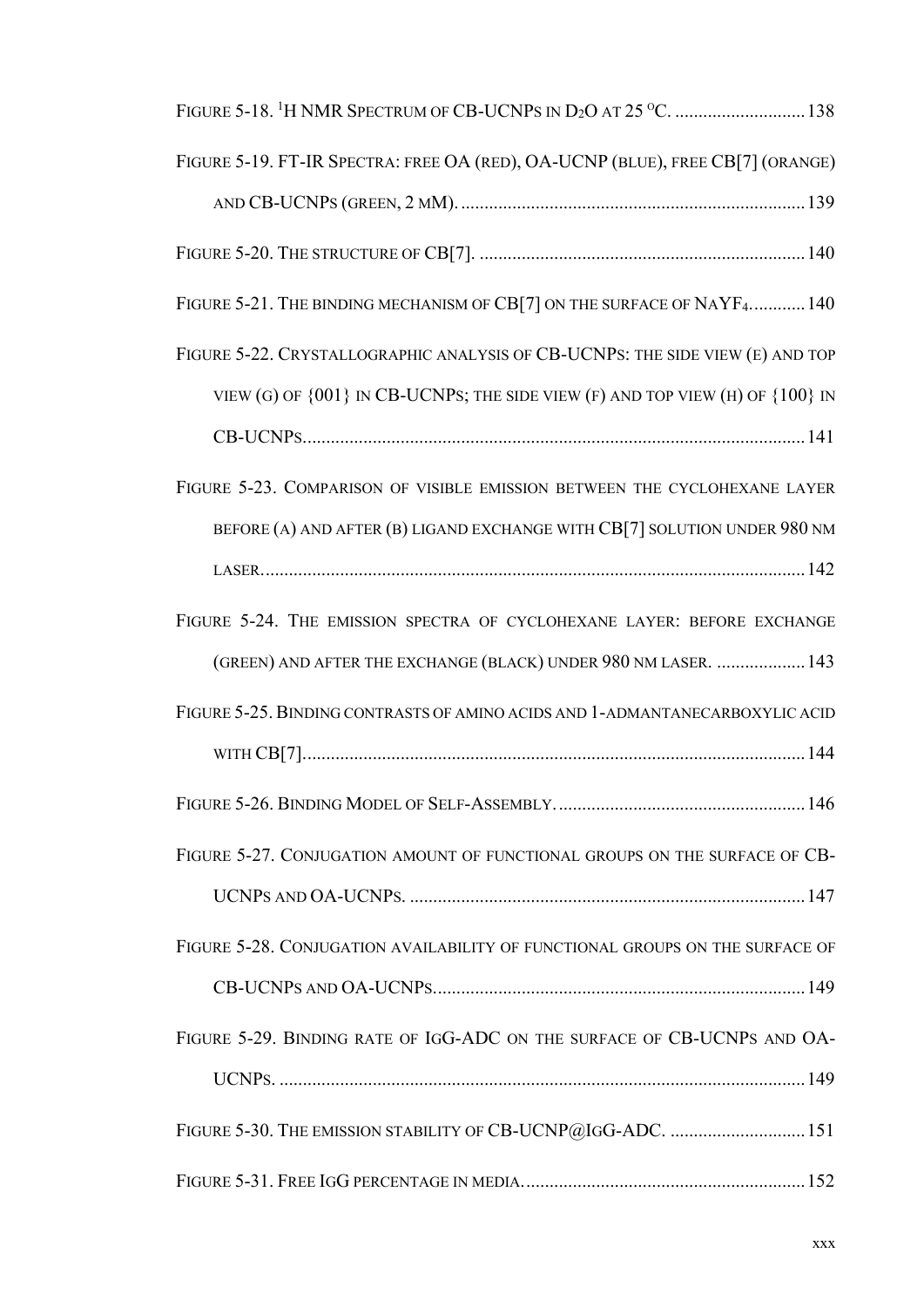- FIGURE 5-32. IN VITRO CELL-GROWTH INHIBITION ASSAY FOR HELA CANCER CELL LINE OBTAINED BY ADDING DIFFERENT CONCENTRATIONS OF CB-UCNPS...................... 153
- FIGURE 5-33. CELL IMAGING OF CB-UCNP@IGG-ADC TARGETING ON THE SURFACE OF HELA CELLS. PHALLOIDIN-FITC STAINS THE FRAMEWORK OF THE CELL, DAPI STAINS NUCLEUS, WE PSEUDO BLUE COLOUR TO YELLOW FOR EASIER VISUALIZATION. ..... 154
- FIGURE 5-34. THE CELL IMAGING OF CB-UCNP@IGG-ADC ATTACHED ON THE SURFACE
- FIGURE 6-1. THE PROCESS AND MECHANISM OF THE CONTROLLABLE FRET SYSTEM. I. ADDING THE L-PHE-AUNPS AND MIXING WITH CB-UCNPS: II. CB-UCNP AND L-PHE-AUNP FORM A FRET PAIR WITH SUPRAMOLECULAR HOST-GUEST INTERACTION. AUNPS QUENCH THE EMISSION OF UCNPS BECAUSE THE DISTANCE BETWEEN THE TWO TYPES OF NANOPARTICLES IS AROUND 1 NM; III. COMPETITIVE BINDING STEP: A KIND OF HIGHER BINDING GUEST MOLECULES (COMPARED WITH L-PHE, SUCH AS AD AND DERIVATIVES) CAN REPLACE AND OCCUPY THE CAVITIES OF CB[7] ON THE SURFACE OF UCNPS DUE TO THE COMPETITIVE BINDING; (IV). AFTER HIGHER BINDING MOLECULES (AD AND DERIVATIVES) FORM THE COMPLEX WITH CB[7] FROM THE SURFACE OF CB-UCNPS, L-PHE-AUNPS ARE GETTING FREE AGAIN. THE DISTANCE BETWEEN A CB-UCNP AND AN L-PHE-AUNP IS LARGER THAN 5 NM, AND THE
- FIGURE 6-2. THE SYNTHESIS OF THE DETECTION SYSTEM: I. THE SYNTHESIS OF OA-UCNPS; II. THE PREPARATION OF CB-UCNPS BY LIGAND-EXCHANGE; III. THE SYNTHESIS OF L-PHE-AUNPS; IV. SELF-ASSEMBLY FOR FORMING THE DETECTION SYSTEM. ............ 162 FIGURE 6-3. THE MECHANISM OF FRET BETWEEN CB-UCNPS AND L-PHE-AUNPS..... 163 FIGURE 6-4. THE CALCULATION OF THE SIZE OF THE COMPLEXES: A. THE COMPLEX OF CB[7]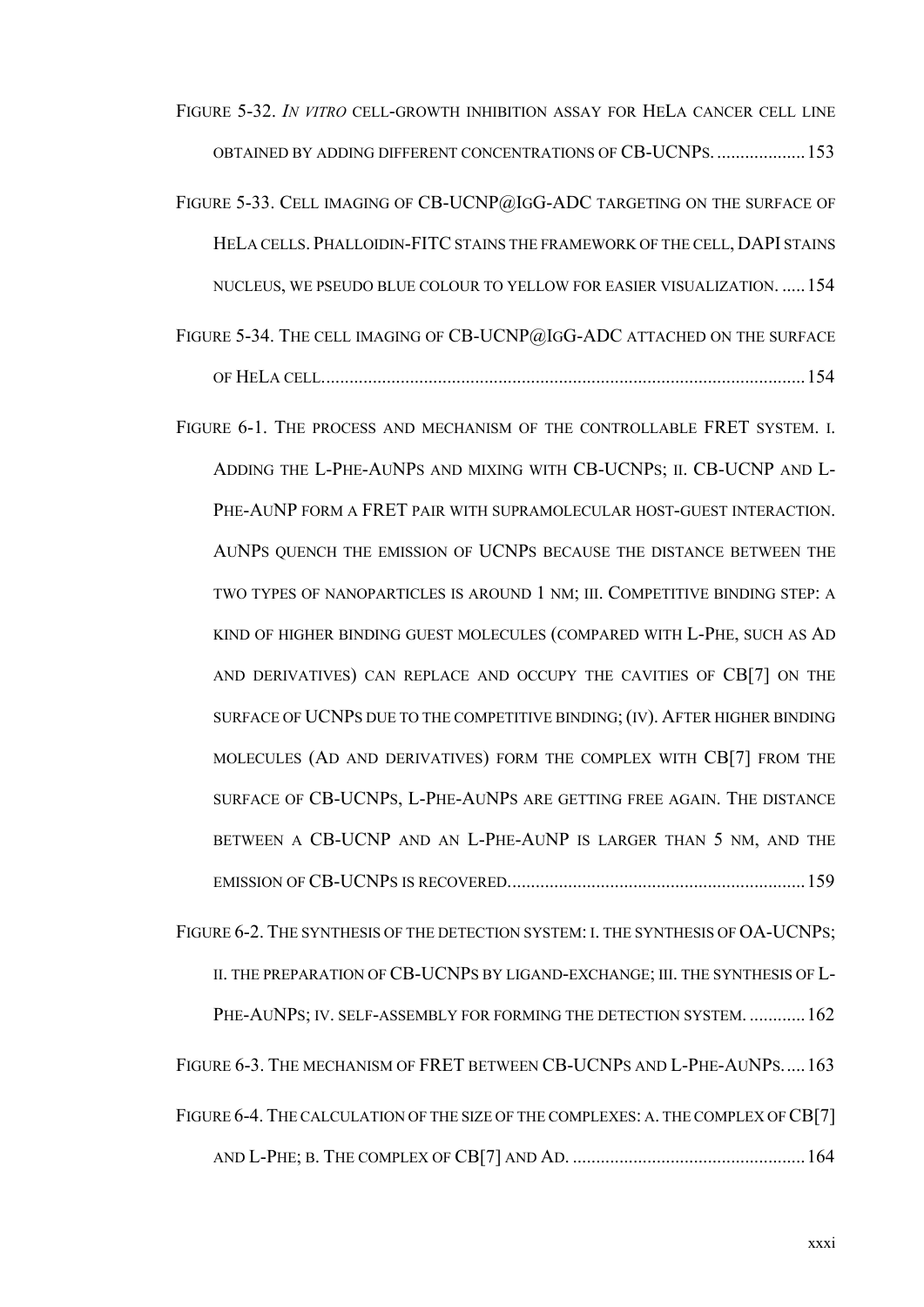- FIGURE 6-5. ITC MEASUREMENTS (A). THE COMPLEXATION REACTION OF CB[7] (2) MMOL/L) WITH L-PHE (20 MMOL/L) FOR EACH INJECTION DURING A CALORIMETRIC TITRATION AT 25 °C. TOP: RAW ITC DATA FOR 50 SEQUENTIAL INJECTIONS (1 µL PER INJECTION) OF L-PHE SOLUTION (20 MMOL/L) INTO CB[7] SOLUTION (2 MMOL/L). BOTTOM: NET HEAT EFFECTS OBTAINED BY SUBTRACTING THE DILUTION HEAT FROM THE REACTION HEAT, FITTED BY "INDEPENDENCE" MODEL. (B). THE COMPLEXATION REACTION OF CB[7] (2 MMOL/L) WITH AD (10 MMOL/L) FOR EACH INJECTION DURING A CALORIMETRIC TITRATION AT 25 °C. TOP: RAW ITC DATA FOR 50 SEOUENTIAL INJECTIONS (1  $\mu$ L PER INJECTION) OF AD SOLUTION (10 MMOL/L) INTO CB[7] SOLUTION (2 MMOL/L). BOTTOM: NET HEAT EFFECTS OBTAINED BY SUBTRACTING THE DILUTION HEAT FROM THE REACTION HEAT, FITTED BY "INDEPENDENCE" MODEL. THE  $K_D$  of the complexation of CB[7] with L-Phe is  $5.588 \times 10^{-5}$  M, the one of CB[7]
- FIGURE 6-6. THE DILUTION HEAT OF L-PHE IN PBS BUFFER (PH = 7.4) AT 25 °C. TOP: RAW ITC DATA FOR 50 SEQUENTIAL INJECTIONS (1 µL PER INJECTION) OF L-PHE SOLUTION (20 MMOL/L) INTO PBS BUFFER (PH=7.4). BOTTOM: HEAT EFFECTS OF THE DILUTION WITH L-PHE (20 MMOL/L) FOR EACH INJECTION DURING A CALORIMETRIC TITRATION AT 25 °C. THE DILUTION HEAT OF AD IN PBS BUFFER (PH = 7.4) AT 25 °C. TOP: RAW ITC DATA FOR 50 SEQUENTIAL INJECTIONS (1 µL PER INJECTION) OF AD SOLUTION (10 MMOL/L) INTO PBS BUFFER (PH=7.4). BOTTOM: HEAT EFFECTS OF THE DILUTION WITH AD (10 MMOL/L) FOR EACH INJECTION DURING A CALORIMETRIC TITRATION AT FIGURE 6-7. TWO TYPES OF COMPETITIVE BINDING MODES: (A) INHIBITION AND (B) FIGURE 6-8. TEM IMAGES OF (A) CB-UCNPS AND (B) L-PHE-AUNPS. ....................... 169 FIGURE 6-9. THE SIZE DISTRIBUTIONS OF (A) CB-UCNPS AND (B) L-PHE-AUNPS........169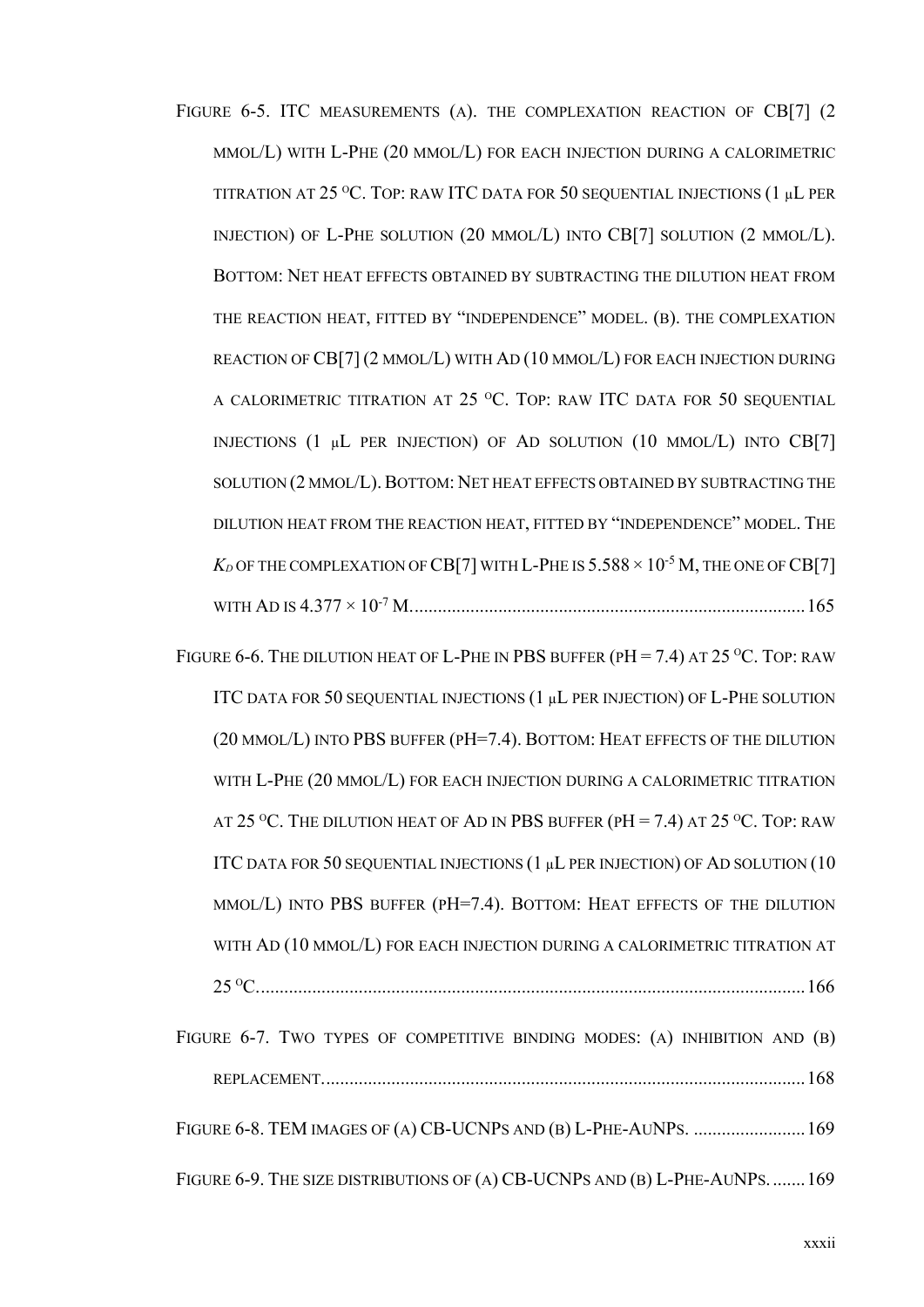- FIGURE 6-10. THE HYDRATION SIZE OF (A) CB-UCNPS, (B) L-PHE-AUNPS, AND (3) SELF-
- FIGURE 6-11. THE STRUCTURE CHARACTERIZATIONS. FT-IR SPECTRA: A) I. L-PHE MOLECULES; II. L-PHE-AUNPS; B) I. CB[7] MOLECULES; II. CB-UCNPS; C) I. 1-AMINOADAMANTANE HYDROCHLORIDE (AD-NH<sub>3</sub>CL); II. CB-UCNP SELF-ASSEMBLED WITH L-PHE-AUNPS (UCNP-CB-L-PHE-AUNPS); III. ADDING AD-NH<sub>3</sub>CL INTO THE SELF-ASSEMBLED SYSTEM (UCNP-CB-AD & L-PHE-AUNPS). D) RAMAN SPECTRA: I. L-PHE-AUNPS; II. CB-UCNP SELF-ASSEMBLED WITH L-PHE-AUNPS (UCNP-CB-L-PHE-AUNPS); III. ADDING AD-NH<sub>3</sub>CL INTO THE SELF-
- FIGURE 6-12. THE QUENCHING EXPERIMENT BETWEEN AUNPS WITH UCNPS. (A). EMISSION SPECTRA OF UCNPS BINDING WITH DIFFERENT CONCENTRATIONS OF AUNPS; (B). THE CURVE OF THE QUENCHING RATIO OF UCNPS WITH VARYING
- FIGURE 6-13. THE EMISSION RECOVERY OF UCNPS WITH ADDING AD MOLECULES: THE EMISSION FOR 1 H MIXED (RED) AND 12 H MIXED (BLUE). MOLE RATIO IS AUNPS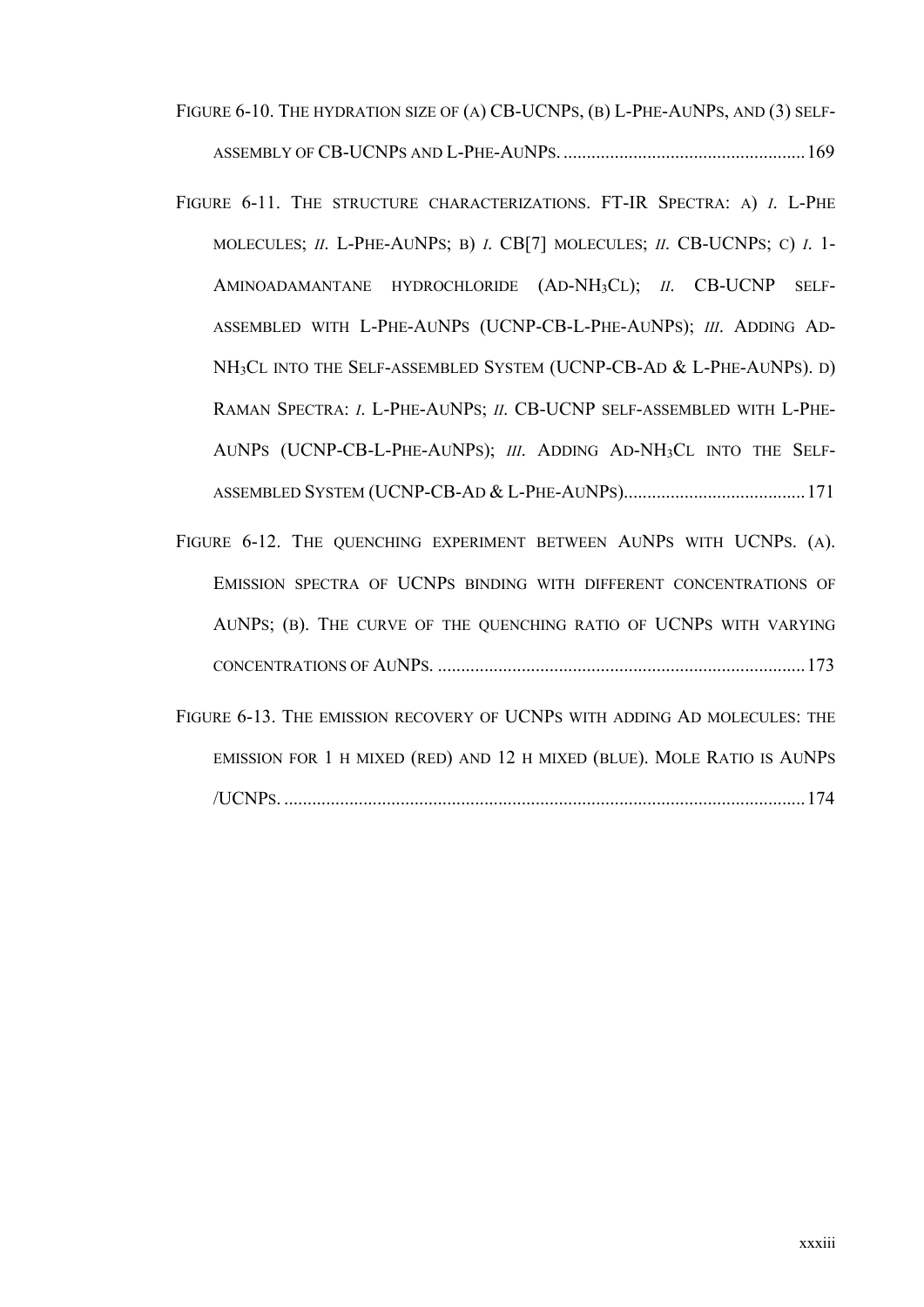### **LIST OF ABBREVIATIONS AND ACRONYMS**

- **3D**: Three Dimensional
- Ad: Amantadine Hydrochloride
- **ATR:** Attenuated Total Reflectance
- **AuNP:** Gold Nanoparticle
- **BB**[n]: Bambus[n]uril
- **BSA:** Bovine Serum Albumin
- $C[n]A:$  Calix[n]arene
- CB[7]: Cucurbit[7]uril
- $CB[n]$ : Cucurbit[n]uril
- **CB-UCNP:** Cucurbit<sup>[7]</sup>uril Stabilized Upconversion Nanoparticle
- CB-UCNP@IgG-ADC: N-1-Adamantanecarboxyl Immunoglobulin G Self-Assembled on the Surface of Cucurbit<sup>[7]</sup>uril Stabilized Upconversion Nanoparticle
- **CD**: Cyclodextrin
- **CD-UCNP:** Cyclodextrin Stabilized Upconversion Nanoparticle
- CD-UCNPs-DOX: Doxorubicin Loaded Cyclodextrin Stabilized Upconversion Nanoparticle
- **CTAB:** Cetyltrimethylammonium Bromide
- DAPI: 2-(4-Amidinophenyl)-6-Indolecarbamidine Dihydrochloride
- **DLS:** Dynamic Light Scattering
- **DMEM**: Dulbecco's Modified Eagle's Medium
- **DMSO:** Methyl Sulfoxide
- **DOX:** Doxorubicin Hydrochlorate
- **DTGA:** Differential Thermogravimetric Analysis
- EDC: N-(3-Dimethylaminopropyl)-N'-Ethylcarbodiimide Hydrochloride
- ErCl<sub>3</sub>·6H<sub>2</sub>O: Erbium (III) Chloride Hexahydrate
- **ESA:** Excited State Absorption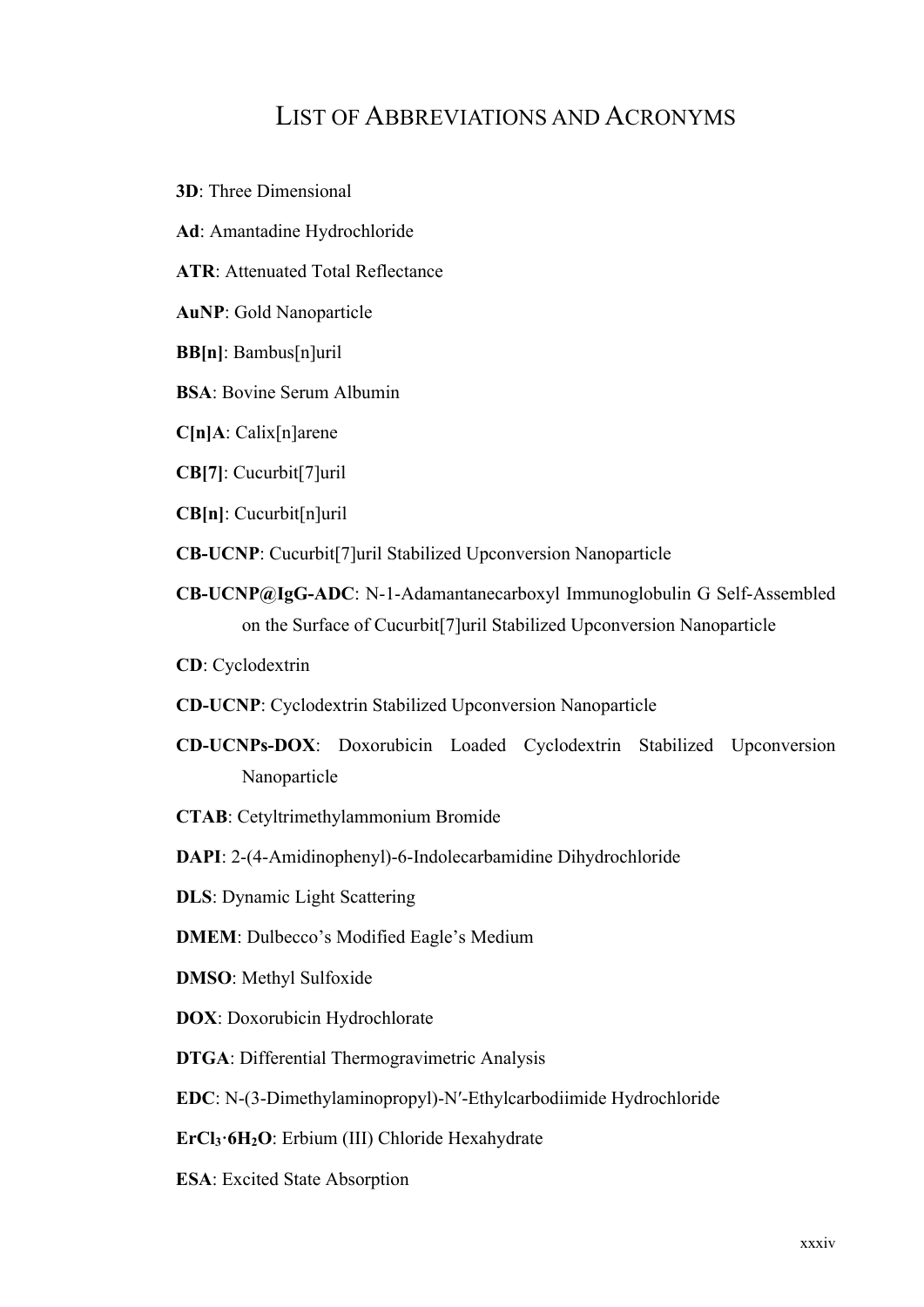#### EtOH: Ethanol

- **ETU:** Energy Transfer Upconversion
- **FBS:** Fetal Bovine Serum
- FRET: Förster Resonance Energy Transfer
- FT-IR: Fourier-Transform Infrared
- HAuCl<sub>4</sub>: Chloroauric Acid
- IgG: Immunoglobulin G
- IgG-ADC: N-1-Adamantanecarboxyl-IgG
- **ITC:** Isothermal Titration Calorimetry
- Ln: Lanthanide
- Ln-UCNC: Lanthanide Doped Upconversion Nanocrystal
- Ln-UCNP: Lanthanide Doped Upconversion Nanoparticle
- L-Phe: L-Phenylalanine
- L-Phe-AuNP: L-Phenylalanine Reduced Gold Nanoparticle
- NH<sub>4</sub>F: Ammonium Fluoride
- **MIM:** Mechanically Interlocked Molecules
- MTT: Thiazolyl Blue Tetrazolium Bromide
- **NMR: Nuclear Magnetic Resonance**
- NOBF4: Nitrosyl Tetrafluoroborate
- **OA**: Oleic Acid
- **OA-UCNP:** Oleic Acid Stabilized Upconversion Nanoparticle
- **ODE: 1-Octadecene**
- **OM**: Oleylamine
- **PA**: Photon Avalanche
- $P[n]A: Pillar[n]$ arene
- PAH: Poly(Allylamine Hydrochloride)
- **PEG:** Poly(Ethylene Glycol)
- Phalloidin-FITC: Phalloidin-Fluorescein Isothiocyanate Labelled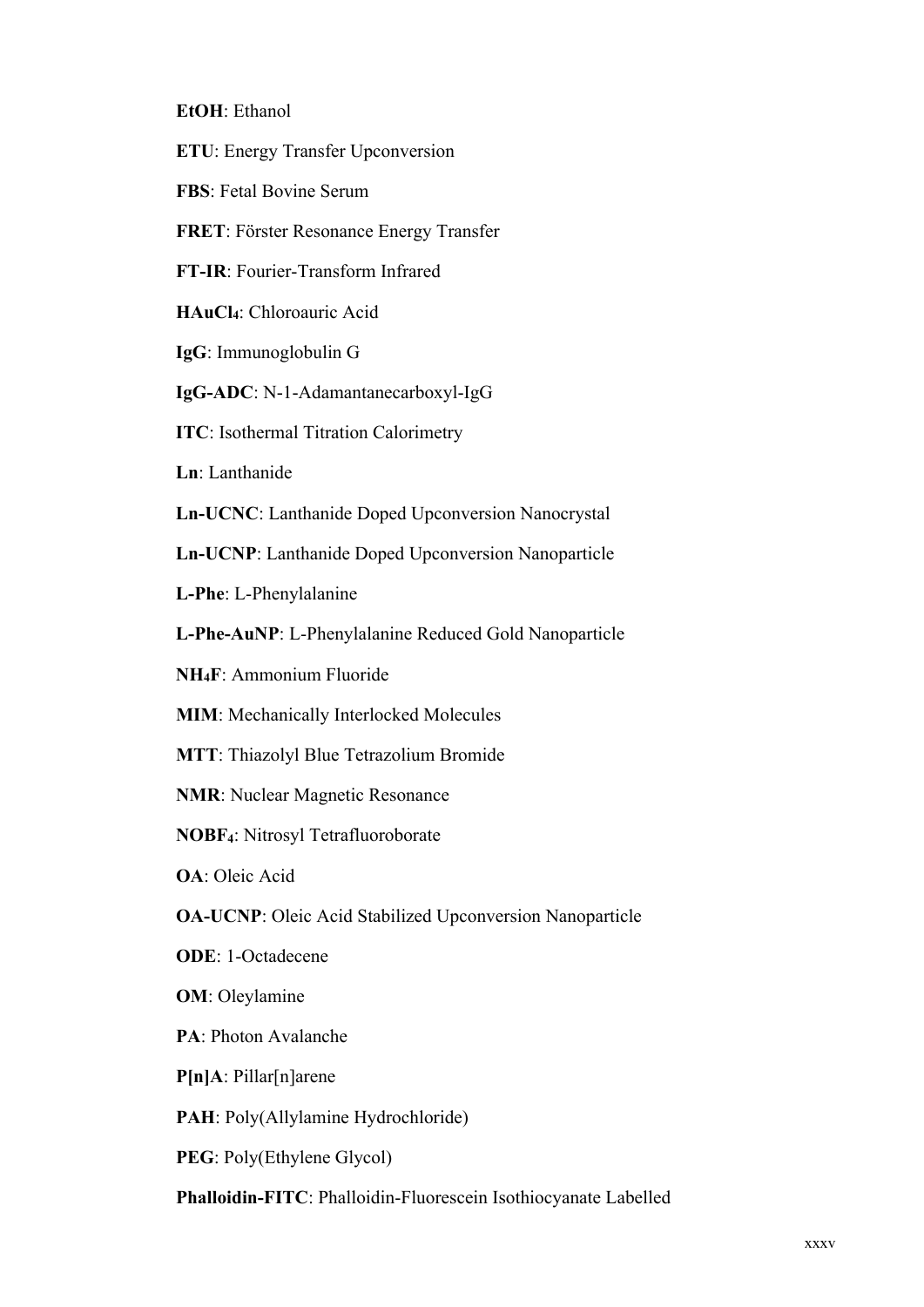- **PLNP**: Persistent Luminescence Nanoparticle
- **PMPD**: Poly(m-Phenylenediamine)
- **QD**: Quantum Dots
- **SA**: Sodium 1-Adamantanecarboxylate
- **SDP**: Sodium Dodecyl Phosphate
- **SDS: Sodium Dodecyl Sulphate**
- **TEM: Transmission Electron Microscopy**
- **TGA:** Thermogravimetric Analysis
- **THF: Tetrahydrofuran**
- **UCNP**: Upconversion Nanoparticle
- UCNP-COOH: Direct Carboxyl-Modified Upconversion Nanoparticle
- **UV-vis:** Ultraviolet Visible
- **XPS: X-Ray Photoelectron Spectra**
- XRD: X-Ray Diffraction
- YbCl<sub>3</sub>·6H<sub>2</sub>O: Ytterbium (III) Chloride Hexahydrate
- **YCl<sub>3</sub>** 6H<sub>2</sub>O: Yttrium (III) Chloride Hexahydrate
- $\alpha$ -CD:  $\alpha$ -Cyclodextrin
- $\alpha$ -CD-COONa: Carboxylic  $\alpha$ -Cyclodextrin Sodium Salt
- a-CD-COOH-UCNP-DOX: Doxorubicin Loaded Carboxylic a-Cyclodextrin Stabilized Upconversion Nanoparticle
- $\beta$ -CD:  $\beta$ -Cyclodextrin
- **β-CD-COOH**: Carboxylic β-Cyclodextrin
- $\beta$ -**CD-COONa**: Carboxylic β-Cyclodextrin Sodium Salt
- **β-CD-COOH-UCNP-DOX:** Doxorubicin Loaded Carboxylic β-Cyclodextrin Stabilized Upconversion Nanoparticle
- **β-CD-PO<sub>3</sub>Na<sub>2</sub>**: Phosphoric β-Cyclodextrin Sodium Salt
- $\beta$ -**CD-PO<sub>3</sub>Na<sub>2</sub>-UCNP-DOX**: Doxorubicin Loaded Phosphoric β-Cyclodextrin Stabilized Upconversion Nanoparticle